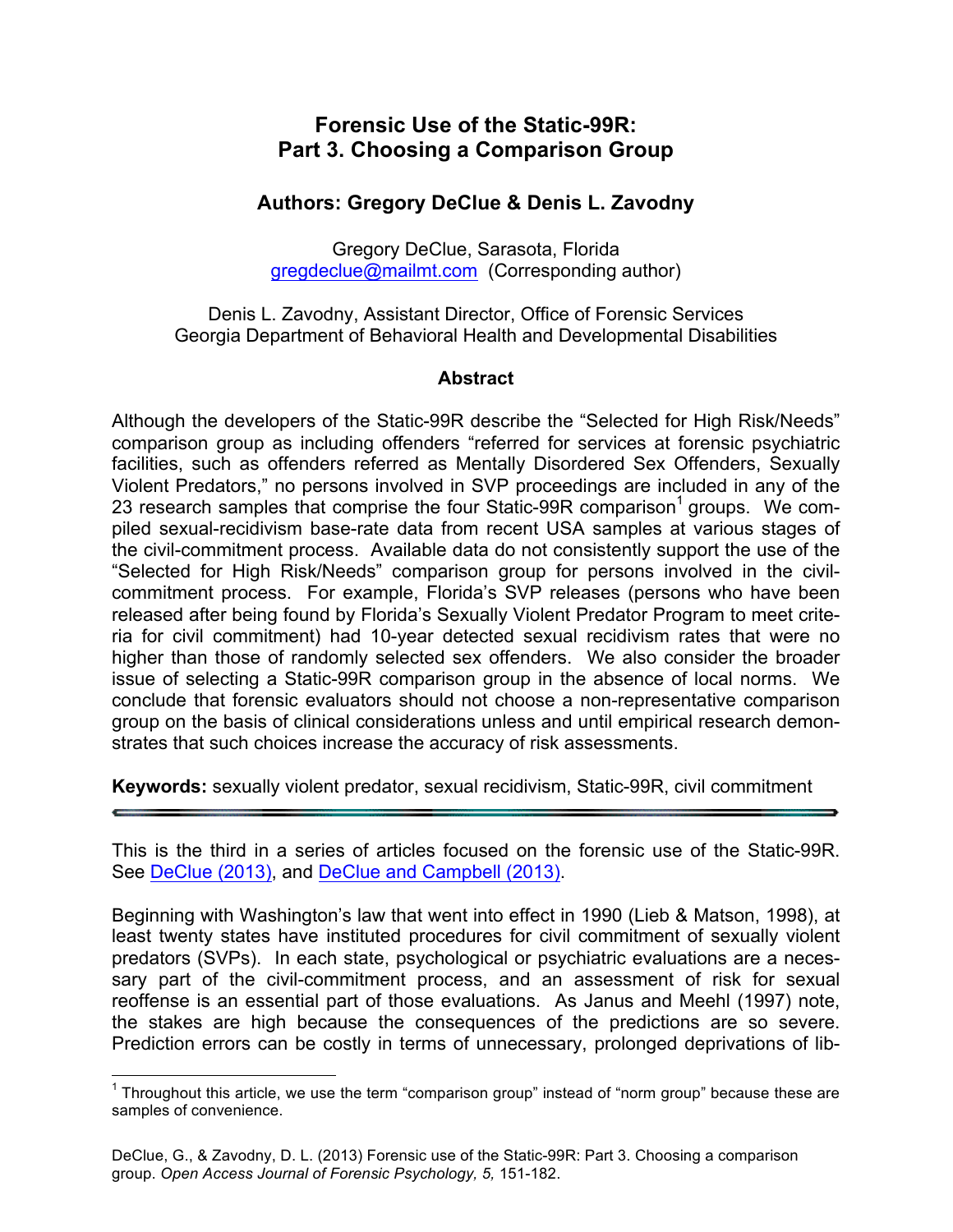erty or a failure to prevent future sexual violence (Harris, 2005; LaFond, 2005). Therefore, it is important to maximize the accuracy of sexual-recidivism predictions in SVP cases (Campbell & DeClue, 2010).

The most researched and most widely used instrument for sexual-recidivism risk assessment has been the Static-99 (Hanson & Thornton, 2000). The instrument was revised in late 2009, and the developers now recommend the Static-99R for all purposes. At the official website of the Static-99 and related instruments,<sup>2</sup> the developers of the Static-99R present four different comparison groups. A July 2012 Workbook (Phenix, Helmus, & Hanson) posted at the official website describes one of the groups, the "Selected as High Risk/Needs" group, as including offenders "referred for services at forensic psychiatric facilities, such as offenders referred as Mentally Disorder (sic) Sex Offenders, Sexually Violent Predators . . . " (p. 36). Reading that description, an evaluator might choose the "Selected as High Risk/Needs" group as the appropriate comparison group for anyone involved in SVP proceedings. Our narrow purpose in this paper is to consider whether that choice is empirically supported. Our broad purpose is to consider how evaluators should choose a comparison group when using the Static-99R in forensic cases.

# **Background**

# **RRASOR**

Hanson and Bussière (1998) conducted a meta-analysis of factors associated with sexual re-offending. Using factors included in that research, Hanson (1997) developed a brief actuarial risk scale, the Rapid Risk Assessment for Sexual Recidivism (RRASOR). Using that tool with data sets available in the late 1990s, Hanson concluded, "The level of predictive accuracy found in this study suggest (sic) that it is possible to identify a large group of relatively low risk offenders whose chances of recidivism are less than 15% over ten years, as well as identifying a small group of sexual offenders whose chances of long-term recidivism are greater than 50%" (Hanson, 2007, p. 17).

# **Static-99**

The Static-99 was developed by combining the RRASOR with another instrument, the SACJ-Min (Hanson & Thornton, 2000). "The Static-99 utilizes only static (unchangeable) factors that have been seen in the literature to correlate with sexual reconviction in adult males. The estimates of sexual and violent recidivism produced by the Static-99 can be thought of as a baseline of risk for violent and sexual reconviction" (Harris, Phenix, Hanson, & Thornton, 2003, p. 3). In other words, "Actuarial instruments can be seen as attempts to identify the base rate of re-offending for a specifiable sub-group of sex offenders" (DeClue, 2002, p. 76). Hanson and Thornton (2000) found that the 10 item Static-99 was more accurate than the 4-item RRASOR, but not by much: "The incremental improvement of Static-99, however, was relatively small" (p. 129). The developers of the Static-99 subsequently recognized that recidivism rates in later data sets were significantly lower than in the original samples and, in October 2008, recom-

 <sup>2</sup> [www.static99.org](http://www.static99.org)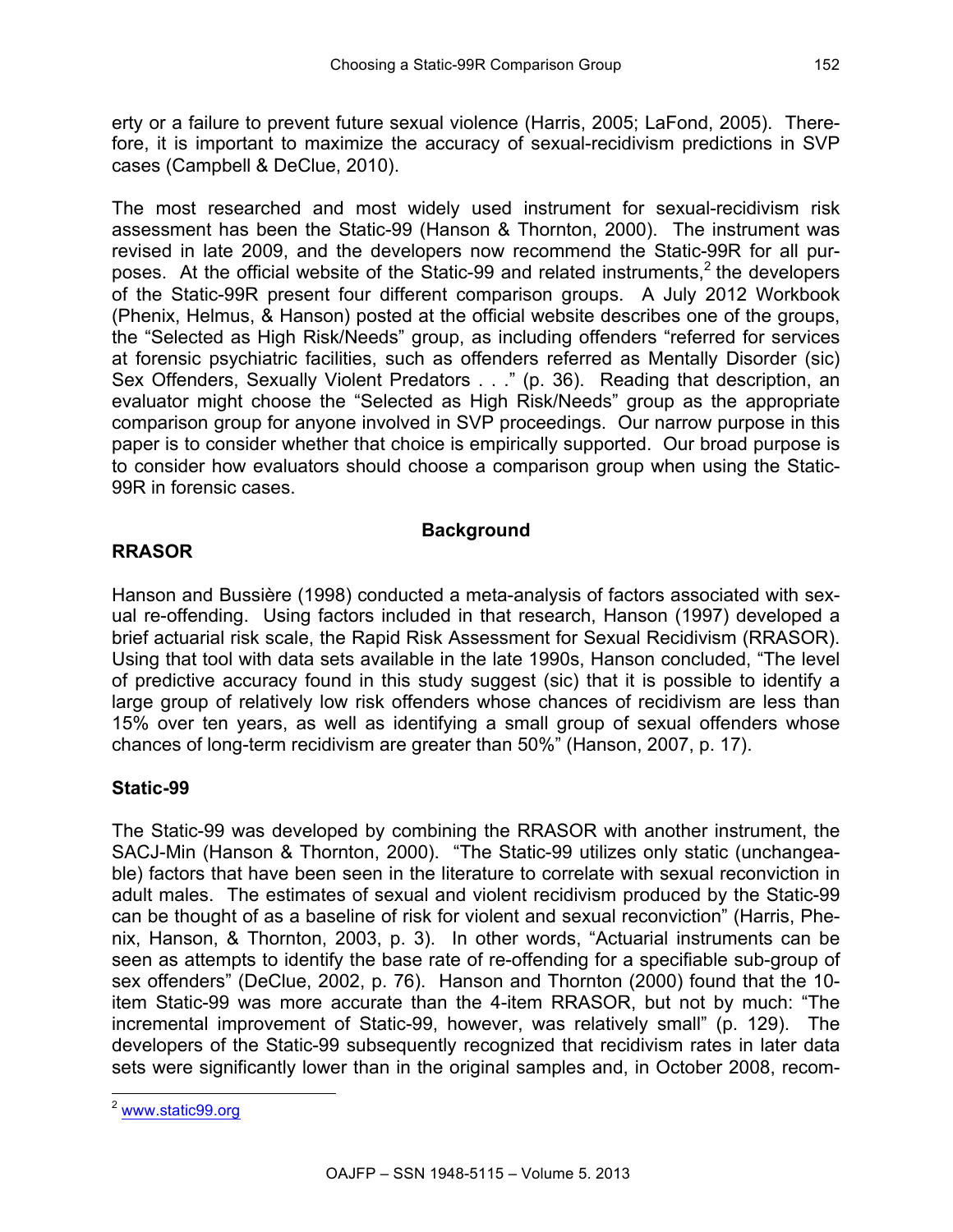mended the use of multiple comparison groups (Hanson & Thornton, 2008; Harris, Helmus, Hanson, & Thornton, 2008; Helmus, Hanson, & Thornton, 2009).

#### **Static-99R**

The Static-99 was revised in October 2009. "The developers of Static-99 recommend that the revised version of the scale (Static-99R) replace Static-99 in all contexts where it is used" (Phenix, et al., July 2012, p. 30). Static-99R has the same items as the original Static-99, except that the age item was revised to be more consistent with research findings regarding declines in sexual recidivism with increased age (Helmus, Thornton, Hanson, and Babchishin, 2012). For a second time, new comparison groups were provided after it was again recognized that sexual recidivism rates were much lower than in years past.

## **Static-99R Comparison Groups**

#### **Local Norms**

To effectively use the Static-99R as an actuarial instrument, local norms are recommended (Helmus, Hanson, Thornton, Babchishin, & Harris, 2012; Phenix, et al., July 2012). Boccaccini, Murrie, Caperton, and Hawes (2009) discuss potential advantages of using local sexual-recidivism data for an actuarial instrument: "For example, when evaluating offenders released from a Texas prison, it would be preferable to consider recidivism in a large sample of Texas offenders, rather than to draw inferences from the large Static-99 dataset that includes relatively few U.S. samples, and no data specific to Texas prison inmates" (p. 284). Boccaccini and colleagues' (2009) study can be used as a model for collecting and reporting local norms for an actuarial instrument such as the Static-99R.

In most SVP states, local norms are not available. Therefore, in those states, evaluators refer to a non-local comparison group to help interpret the meaning of a particular score on the Static-99R. Four such groups are presented at the Static-99 website, recommended for use by evaluators, and are briefly described at this point.

## **A Group Representing the Full Population of Convicted Sex Offenders**

In presenting the Static-99R, the developers provide a recidivism table for what they consider to be "samples representing the full population of all [convicted sex] offenders." In materials at [www.static99.org,](http://www.static99.org) the developers refer to this comparison group as "Routine Correctional," "RC," or "Routine Samples." Here, we refer to the same group as FULLPOP, to keep the focus on the fact that they are considered to represent "the full population of all convicted sex offenders."3

 $3$  In our experience in SVP cases, we have heard experts testify that they did not use the "routine" comparison group because they did not consider the respondent to be "a routine sex offender."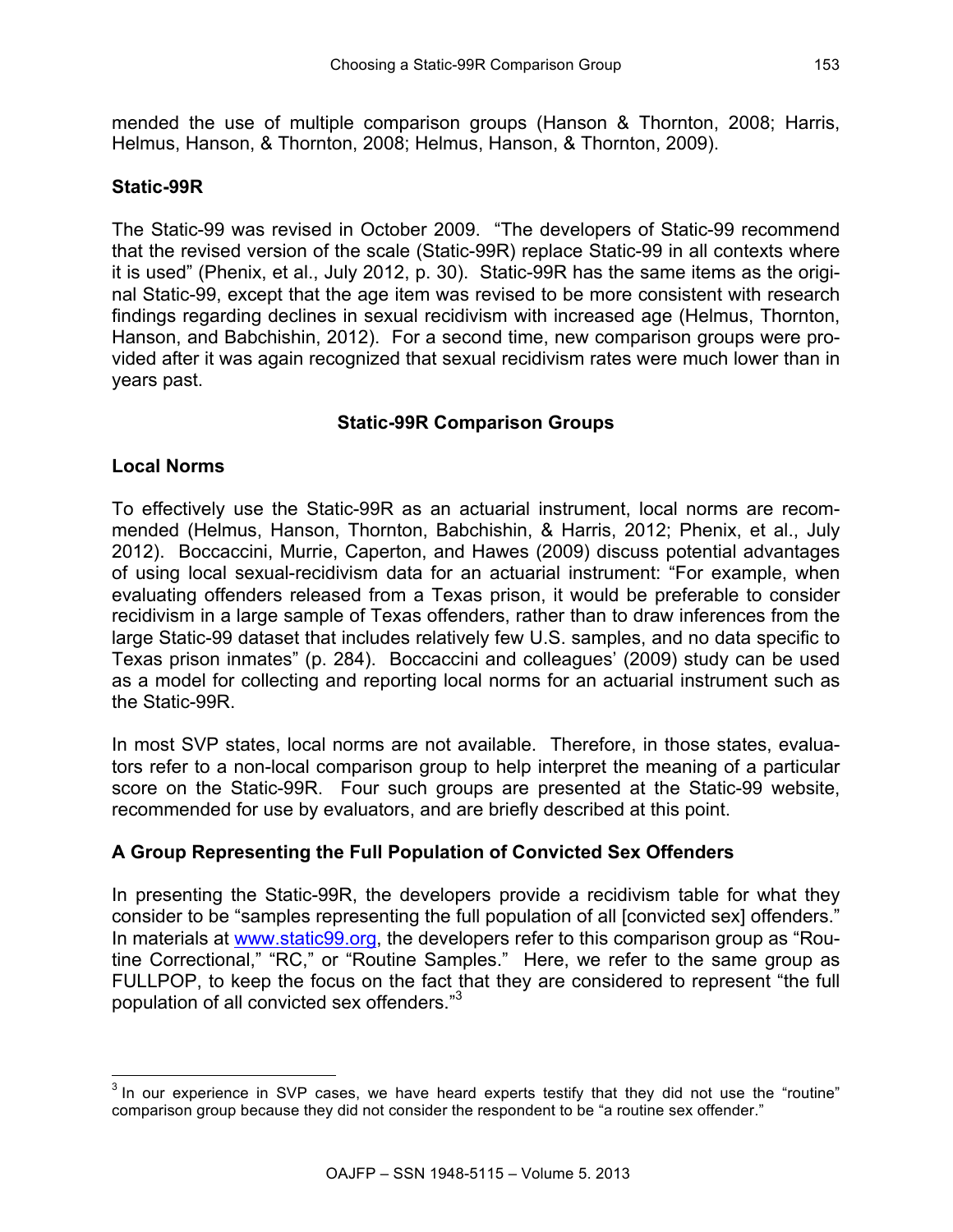A brief description of those eight groups follows<sup>4</sup>:

- sex offenders released from the Arizona (USA) Department of Corrections and subject to registration and notification (Bartosh, Garby, Lewis, & Gray, 2003)
- nearly all sex offenders receiving a federal sentence (two or more years) in Quebec, Canada, between 1995 and 2000 (Bigras, 2007)
- all male federal offenders serving a sentence for a sexual offense in British Columbia, Canada, whose sentence ended between January 1990 and May 1994 (Boer, 2003)
- all contact sex offenders on probation in two boroughs in South East London during a study period (Craissati, Bierer, & South, 2008)
- sex offenders released from prison in Austria (Eher, Rettenberger, Schilling, & Pfafflin, 2009)
- sex offenders in North Dakota who were either incarcerated or on probation (Epperson, 2003)
- offenders on community supervision in Canada during 2001-2005 (Hanson, Harris, Scott, & Helmus, 2007)
- sex offenders released from prison in Sweden (Långström, 2004)

# **Non-Representative Groups**

A[t www.static99.org](http://www.static99.org), the developers also present recidivism tables for some additional groups of samples that were not considered to be representative of the full population of all convicted sex offenders. The developers refer to these additional groups as "Nonroutine" or "Pre-Selected." Here we refer to them as NONREP, to keep the focus on the fact that they are *not* considered to be representative of the full population of all convicted sex offenders. The Static-99R developers organized these non-representative samples into three groups: "Selected as Needing Treatment," "Selected as High Risk/Needs," and "Non-Routine." It is important to note that these are post-hoc groupings of disparate samples of convenience.

**Selected as Needing Treatment.** For this group, the Static-99R developers chose to combine six research samples, which included sex offenders released from

- a prison-based program in New Zealand (Allan, Grace, Rutherford, & Hudson, 2007)
- a maximum-security psychiatric facility in Quebec, Canada (Brouillette-Alarie & Proulx, 2008)
- community-based and prison-based treatment programs in the United Kingdom (Harkins & Beech, 2007)
- a prison-based sex-offender treatment program in Washington State, USA (Johansen, 2007)
- an outpatient treatment program at the University of Minnesota, USA (Swinburne Romine, Dwyer, Mathiowetz, & Thomas, 2008)

 $4$  These descriptions, and those that follow, are extracted from Phenix and colleagues (2012).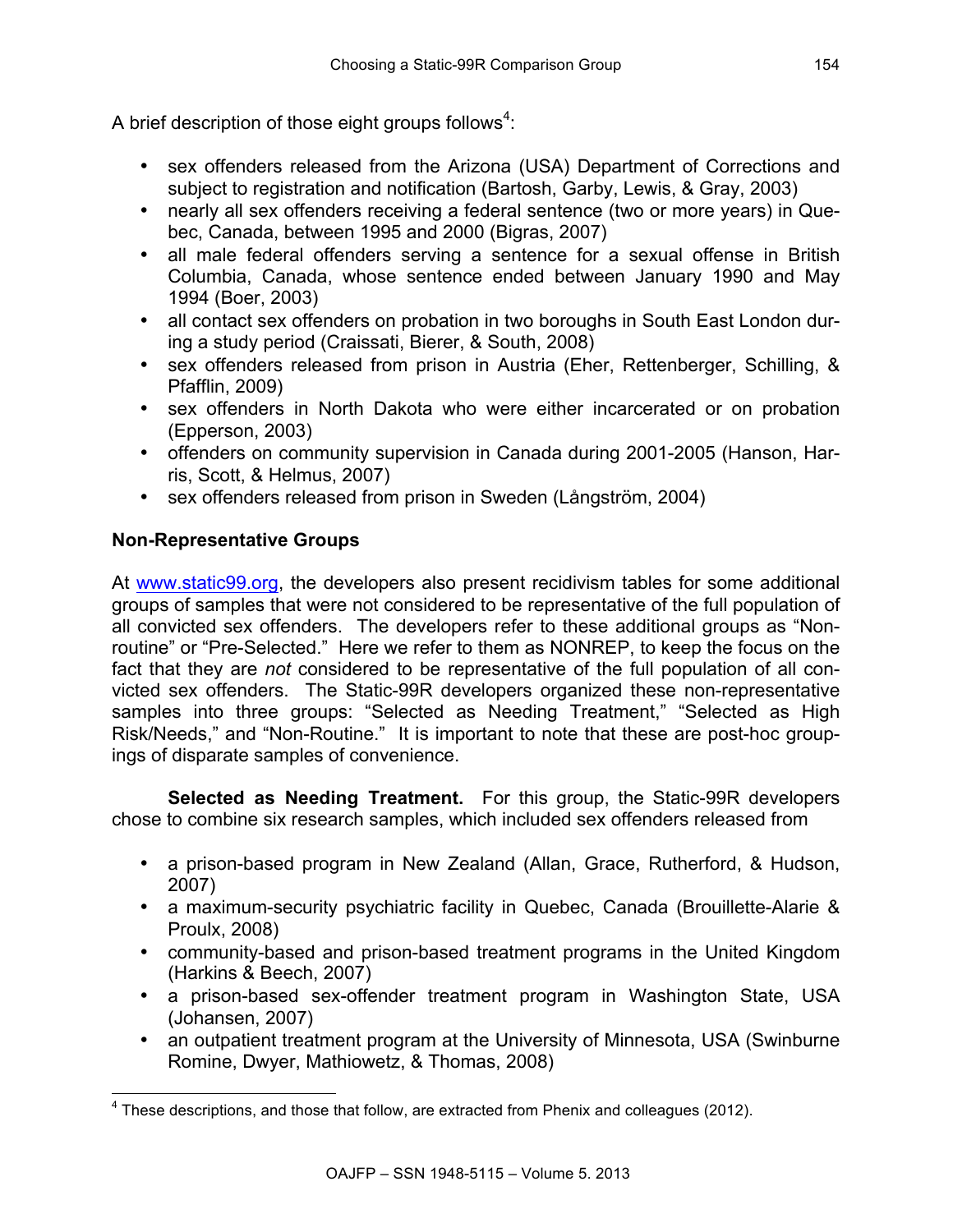• a sex-offender treatment program in a minimum-security correctional facility in British Columbia, Canada (Ternowski, 2004)

Conceptually, the "Selected as Needing Treatment" group differed from the FULLPOP group in that they were all released from a sex-offender treatment program. It is not the case that none of the offenders in the FULLPOP group had been in a sex-offender treatment group; some of them had been and some had not.

Empirically, the detected sexual recidivism rate of the offenders grouped into the "Selected as Needing Treatment" group was higher (9.1% at five years) than that of those in the FULLPOP group (6.0% at five years). $5$ 

**Selected as High Risk/Needs.** For this group, the Static-99R developers chose to combine six research samples, which included

- sex offenders who received a pre-trial forensic psychiatric evaluation in Denmark, typically due to some indication of high risk (Bengtson, 2008)
- offenders flagged as potential Dangerous Offenders, subject to indeterminate sentence, by the Canadian National Flagging System (Bonta & Yassine, 2005)
- Canadian federal sex offenders who were denied (routine) early release due to a significant risk of committing a serious offense prior to the time when their sentence would expire (Haag, 2005)
- offenders who were assessed or treated at a Massachusetts Treatment Center for sexually dangerous persons between 1959 and 1984 (Knight & Thornton, 2007)
- sex offenders treated at a maximum-security forensic mental-health facility in Saskatchewan, Canada (Nicolaichuk, 2001)
- another set of Canadian sex offenders who were denied (routine) early release due to a significant risk of committing a serious offense prior to the time when their sentence would expire (Wilson, Cortoni, & Vermani, 2007; Wilson, Picheca, & Prinso, 2007)

Conceptually, the "Selected as High-Risk/Needs" group differed from the FULLPOP group in that they were all released from a specialized facility or program for high-risk persons. It is not the case that none of the offenders in the FULLPOP group had been psychiatrically evaluated or had maxed out their prison sentences; some of them had and some had not.

Empirically, the detected sexual recidivism rate of the offenders grouped into the "Selected as High-Risk/Needs" group was higher (21.0% at five years) than that of those in the FULLPOP group  $(6.0\%$  at five years).<sup>6</sup>

 $^5$  Detailed recidivism tables Static-99R (October 2009). Available [at www.static99.org](http://www.static99.org) 6 [Detailed recidivism tables Static-99R](http://www.static99.org/pdfdocs/detailed_recid_tables_static99r_2009-11-15.pdf) (October 2009). Available at www.static99.org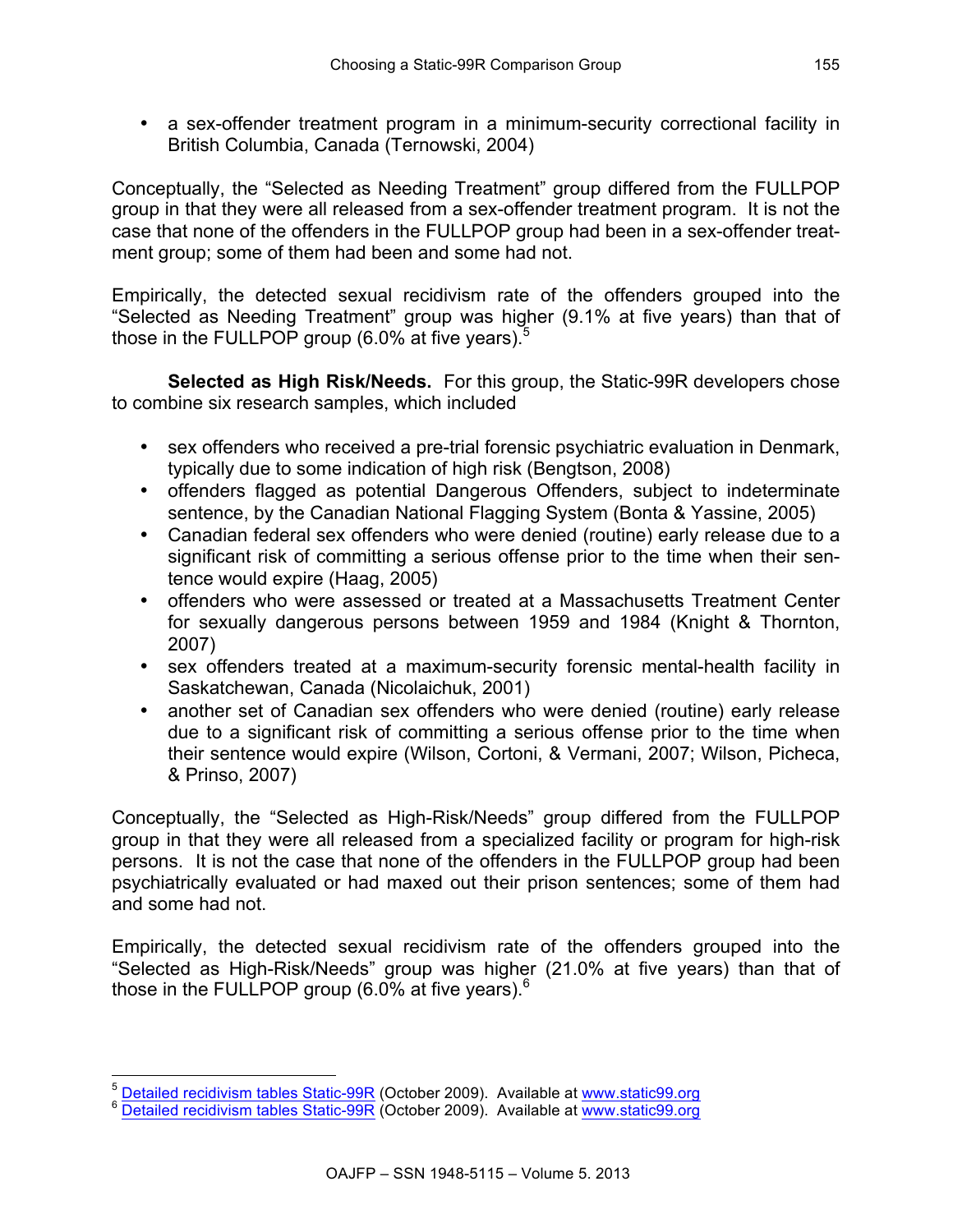**Non-Routine.** For this group, the Static-99R developers chose to combine fifteen research samples, which included the six samples in the "Selected as Needing Treatment" group, the six samples in the "Selected as High-Risk/Needs" group, plus three additional samples that consisted of

- imprisoned sex offenders in Canada's National Sexual Offender Treatment Program (Cortoni & Nunes, 2007)
- offenders who committed a sexual homicide, from German federal criminal records (Hill, Haberman, Klusmann, Berner, & Briken, 2008)
- sex offenders treated by North Dakota's Department of Human Services (Saum, 2007)

Conceptually, the "Non-Routine" group differed from the FULLPOP group in that they were all released from a specialized facility or program for high-risk persons, or were released from a sex-offender treatment program, or had committed a sexual homicide. It is not the case that none of the offenders in the FULLPOP group had been in sexoffender treatment, had been psychiatrically evaluated, or had maxed out their prison sentences; some of them had and some had not.

Empirically, the detected sexual recidivism rate of the offenders grouped into the "Non-Routine" group was higher (14.8% at five years) than that of those in the FULLPOP group (6.0% at five years).<sup>7</sup>

# **The Practical Impact of the Choice of a Comparison Group**

Several criticisms of the multiple-comparison-group process have previously been raised. There is noteworthy score variation within each Static-99R reference group (Abbott, 2013), which potentially compromises the utility of the new comparison groups (Sreenivason, Weinberger, Frances, & Cusworth-Walker, 2010). In addition, the developers have been criticized for providing insufficient details about the samples (Sreenivason et al., 2010) and for criterion contamination due to overlapping characteristics between groups (Abbott, 2011). The insertion of a subjective step into an "actuarial" risk-assessment tool can be seen as providing "legitimizing cover" (Prentky, Janus, Barbaree, Schwartz, & Kafka, 2006, p. 361) or a "veneer of 'quantification'" (Sreenivasan, et al., 2010, p. 405) to clinical judgment.

As we turn to the practical impact of the choice of a comparison group, we begin by noting that most states do not have local norms available for the Static-99R. In our experience with SVP cases, we have never seen the use of local norms by evaluating experts.

Across the four Static-99R comparison groups, not only is the base rate of sexual offending different for each group, but also the risk level for each score of the Static-99R is different across groups (Helmus, et al., 2009). Those differences are so substantial that the choice of comparison group is often the one that has the most impact on the

 $<sup>7</sup>$  [Detailed recidivism tables Static-99R](http://www.static99.org/pdfdocs/detailed_recid_tables_static99r_2009-11-15.pdf) (October 2009). Available [at www.static99.org](http://www.static99.org)</sup>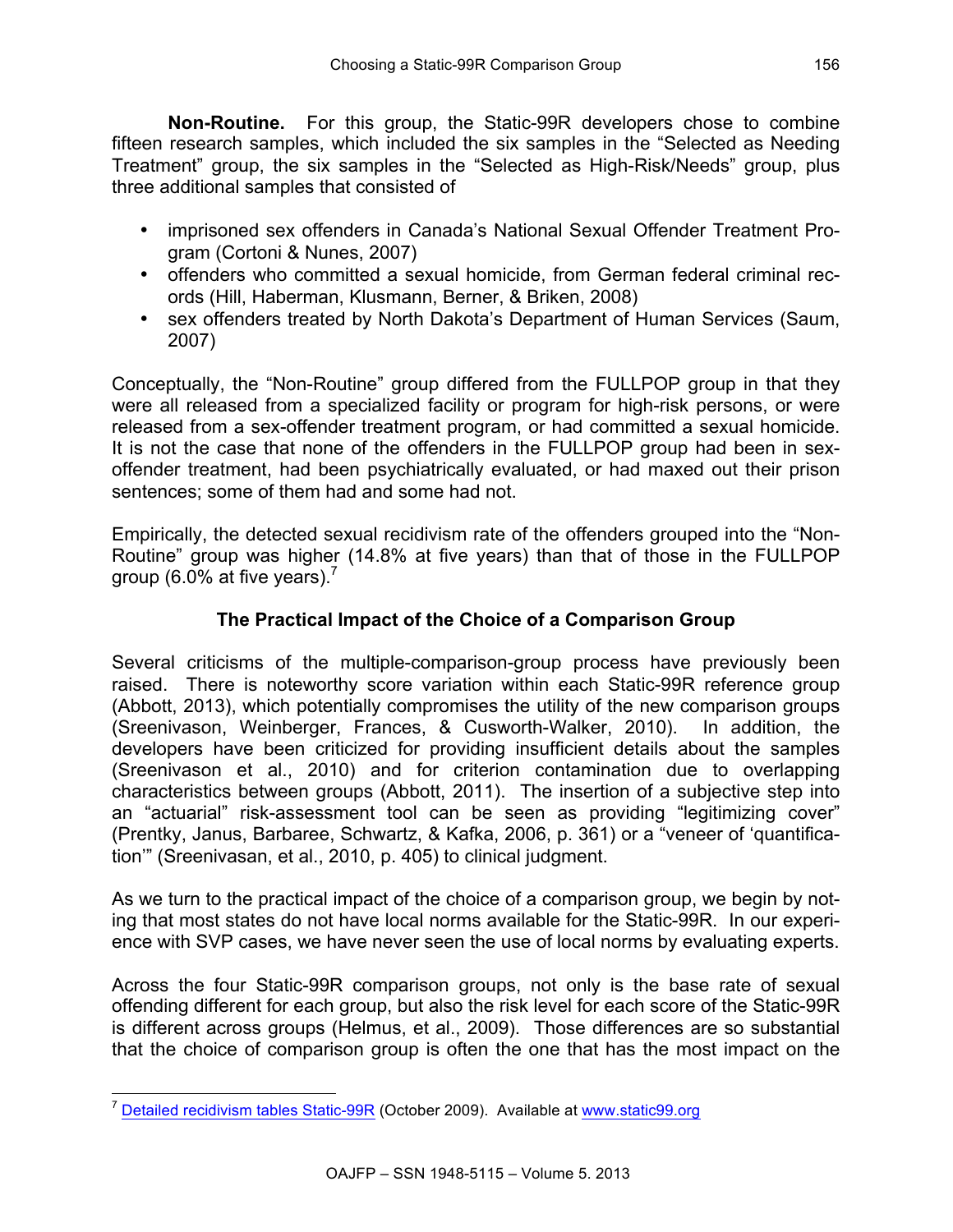outcome of the "actuarial" risk assessment. For example, an evaluator who uses the recommended tables (Phenix, et al., July 2012) would find a predicted 5-year sexual recidivism rate of 8.7% if she used the FULLPOP (routine) comparison group. If, instead, she chose the "Selected as High Risk/Needs" comparison group, she would find a predicted 5-year sexual recidivism rate of 20.1% and a predicted 10-year sexual recidivism rate of 29.6%. How high would a person's Static-99R score have to be to reach a predicted sexual recidivism rate of 29.6% using the FULLPOP comparison group? Because the developers of the Static-99R have not provided predicted 10-year sexual recidivism rates for the FULLPOP comparison group, evaluators only have the 5 year data available. For the FULLPOP group, the highest Static-99R with an associated predicted recidivism rate is 9. The predicted sexual recidivism rate is 29.5, the highest for any score in the FULLPOP group. So, the practical impact of choosing the "Selected as High Risk/Needs" group is as substantial as a change in Static-99R score from 4 to  $9.8$ 

## **Static-99R Developers' Recommendations Regarding Comparison Groups**

To effectively use the Static-99R as an actuarial instrument, local norms are recommended (Helmus, et al., 2012; Phenix et al., July 2012), but, as mentioned above, in most SVP cases, local norms are not available.

The developers of the Static-99R state that, when local norms are not available, "The routine [FULLPOP] sample will usually reflect the most appropriate recidivism rates…" (Phenix, et al., July 2012; p. 32). However, there is little to guide an evaluator who is tempted to consider using one of the non-representative comparison groups: "Deciding which set of norms is appropriate can be challenging" (Thornton, 2011, p. 1) and "The best method of determining which sample type is the most appropriate match to an individual is not fully known" (Phenix, et al., July 2012, p. 35). The added task of selecting a comparison group would insert clinical judgment into the interpretation of the Static-99R (Storey, Watt, Jackson, & Hart, 2012), thereby decreasing the reliability of the risk assessment (Abbott, 2011; Abbott, 2013; Wollert, 2010). At present, there are no empirical studies showing that an evaluator can produce a more accurate risk assessment by using a non-representative comparison group, rather than using the comparison group that is considered to be representative of the full population of convicted sex offenders (FULLPOP).

The developers of the Static-99R mention two primary issues that evaluators might consider regarding choice of comparison group: (a) clinical consideration of "psychologically meaningful risk factors" (Phenix et al., July 2012, p. 35) and (b) consideration of "the features of the three samples" (Phenix et al., July 2012, p. 35). We will discuss each of those issues after an extended focus on a misleading factoid that has guided testimony in some SVP cases in which we have participated.

 $8$  To consider the impact of the choice of comparison group for other Static-99R scores, see pages 5 to 8 of Phenix, et al. (July 2012).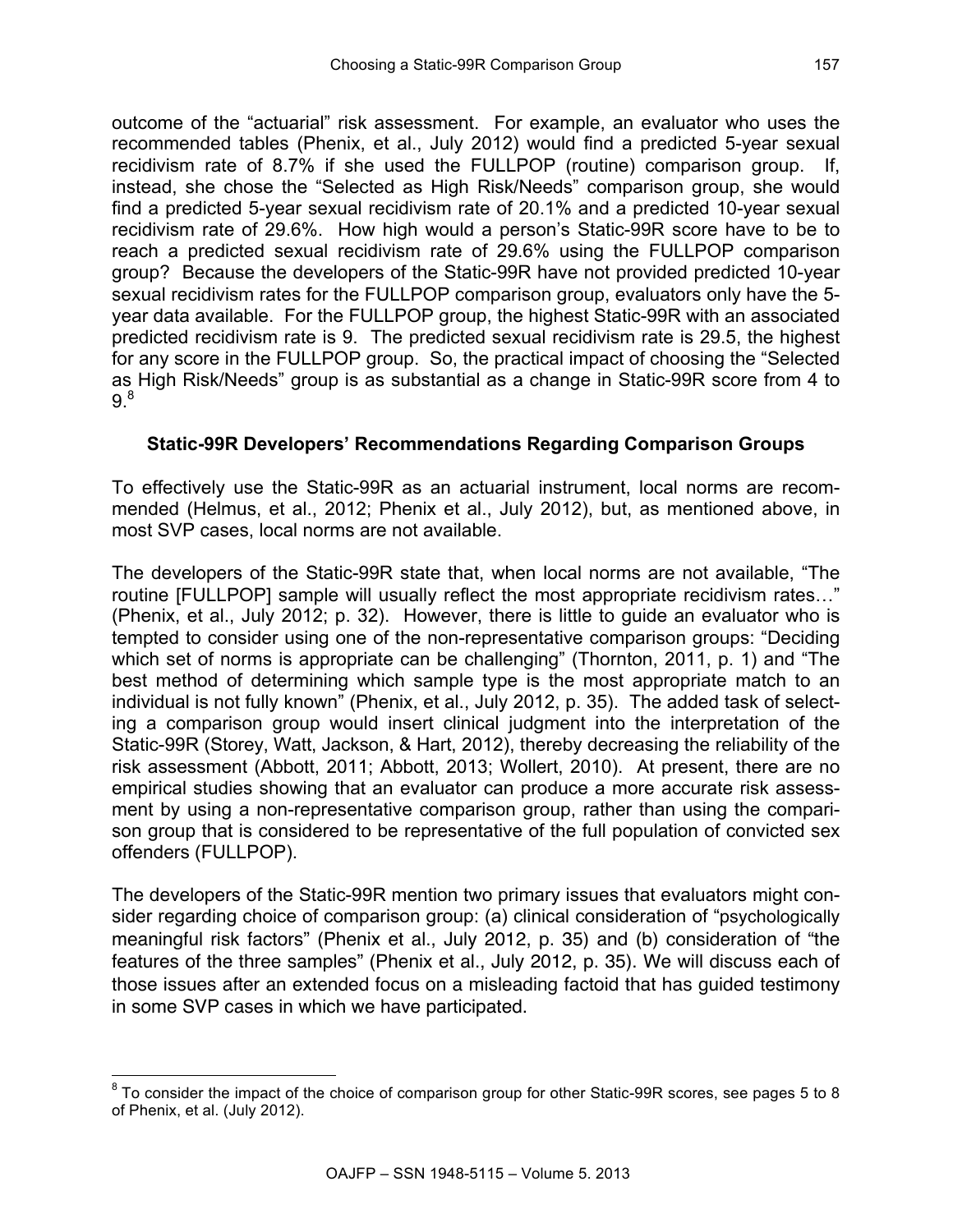## **A Misleading Factoid**

The July 2012 Workbook (Phenix, et. al.) posted at the official website describes one of the groups, the "Selected as High-Risk/Needs" group, as including offenders "referred for services at forensic psychiatric facilities, such as offenders referred as Mentally Disorder (sic) Sex Offenders, Sexually Violent Predators . . ." (p. 36). Reading that description, an evaluator might choose the "Selected as High-Risk/Needs" group as the appropriate comparison group for anyone involved in SVP proceedings. In fact, though, no persons involved in any stage of any SVP proceedings were included in any of the six research samples that comprise the "Selected as High-Risk/Needs" group (R. K. Hanson, personal communication, April 12, 2012).

## **An Educated Guess?**

Although there are no persons who were involved in SVP proceedings in the "Selected as High-Risk/Needs" group, or in any of the four comparison groups at the Static-99R website, the developers' mentioning of SVP in a discussion of a "Selected as High-Risk/Needs" group could be treated as some type of guess. That is, the developers of the Static-99R are apparently guessing that people referred for SVP proceedings would have risk levels comparable to those of the sex offenders in the six samples that the developers decided to group together with the label, "Selected as High-Risk/Needs." However, such an approach is tautological.

There are at least two reasons why evaluators should be especially cautious about choosing a comparison group on the basis of a guess, rather than empirical findings. First, there is a growing body of research that demonstrates that forensic evaluators may be at risk of bias, intentional or unintentional, related to allegiance effects (Murrie, Boccaccini, Guarnera, & Rufino, (2013); Murrie, Boccaccini, Turner, Meeks, Woods, & Tussy, 2009). Generally, the more subjective the decision faced by evaluators, the more likely the evaluators' ratings or test scores will align themselves with those of the side (plaintiff or respondent) who hired them, consistent with "myside" (Stanovich, West, & Toplak, 2013) or confirmation (Nickerson, 1998) bias.

Second, the persons in the "Selected as High-Risk/Needs" group are not drawn from general population of a state prison, which, in our experience, is the source of most SVP referrals. One of those samples, Knight and Thornton (2007), contributed the highest number of cases to the "Selected as High-Risk/Needs" group. That study followed offenders who were assessed or treated at a specialized treatment center for sexually dangerous persons between 1959 and 1984, so the 5-year window for their sexual recidivism data would have been in the 1960s, 1970s, and 1980s -- time periods when the observed sexual-recidivism rates were much higher than they are for sex offenders recently released from confinement in the USA. In fact, between 1990 and 2004, there was a 49 percent decline in observed sexual abuse (Finkelhor & Jones, 2006). Therefore, although the developers of the Static-99R may have reasons for their guess that people in the SVP process would have sexual recidivism rates comparable to those in the "Selected as High-Risk/Needs" group, there are reasons for guessing otherwise.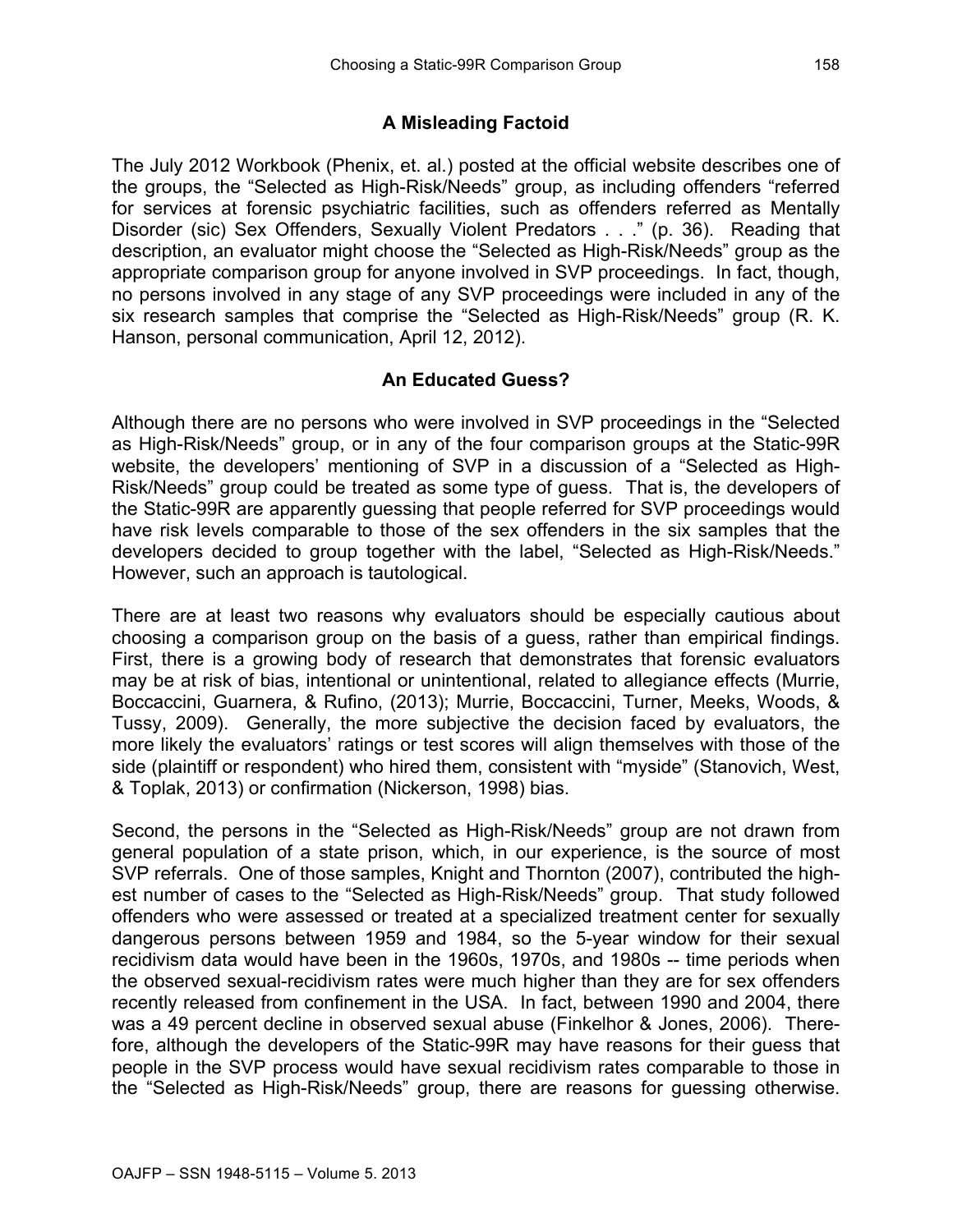Obviously, it would be better to make such decisions on the basis of empirical research rather than guessing.

## **Is There Any Evidence to Support or Contradict That Guess?**

Whether people involved in SVP proceedings sexually recidivate at a level comparable to the group labeled "Selected as High-Risk/Needs" is an empirical question. Because none of the 23 Static-99R studies at [www.static99.org](http://www.static99.org) includes persons who had been involved in SVP proceedings, we sought existing data sets that would be relevant to SVP evaluators and decision makers. We compiled sexual-recidivism base-rate data from recent USA samples at various stages of the civil-commitment process.

In order to understand the data, we need to consider the detected sexual recidivism rates of (a) the persons in the 23 samples that were used in the development of the Static-99R (presented in the Appendix), (b) the four groups devised by the developers of the Static-99R (groups of those 23 samples) (presented in the Appendix), and (c) recent USA samples of sex offenders released from confinement (presented below).

## **Sexual Recidivism Rates from Recent USA Samples**

In our quest to find data relevant to cases in the SVP process, we requested data sets through the Sex Offender Civil Commitment Programs Network,<sup>9</sup> and by contacting forensic directors of states with civil-commitment programs.<sup>10</sup> We also considered data sets that were provided to us by researchers and practitioners who became aware that we were collecting such data sets. Finally, we submitted a public records request to Florida's Sexually Violent Predator Program (SVPP).

We received several recent USA studies that report relevant base rates. All except the Florida SVPP study have been previously published and/or made publicly available via the Internet. Not all have been published in peer-reviewed journals. The studies include recent findings from California, Connecticut, Florida, Minnesota, Texas, South Carolina, New Jersey, and Washington, with sexual recidivism base rates varying from 0.8% to 25.2%. In Table 1, results are organized to maximize the usefulness for SVP risk assessments.<sup>11</sup> Such base rates provide crucial information for sexual-recidivism risk assessments in SVP cases.

For seven states, Connecticut, Texas, Washington, Minnesota, Florida, New Jersey, and South Carolina, there are data regarding the detected sexual recidivism of sex offenders released from prison after serving a sentence for a sex offense. There are 5 year detected sexual recidivism rates for three of those states, ranging from 2% to 7.0% (see Table 1).

<sup>&</sup>lt;sup>9</sup> [www.soccpn.org/home.html](http://www.soccpn.org/home.html)<br><sup>10</sup> www.nasmhpd.org/About/rosters/Forensic92612.pdf

 $<sup>11</sup>$  A previous version of this table was presented as a poster at the 2012 convention of the American</sup> Psychological Association in Orlando, Florida.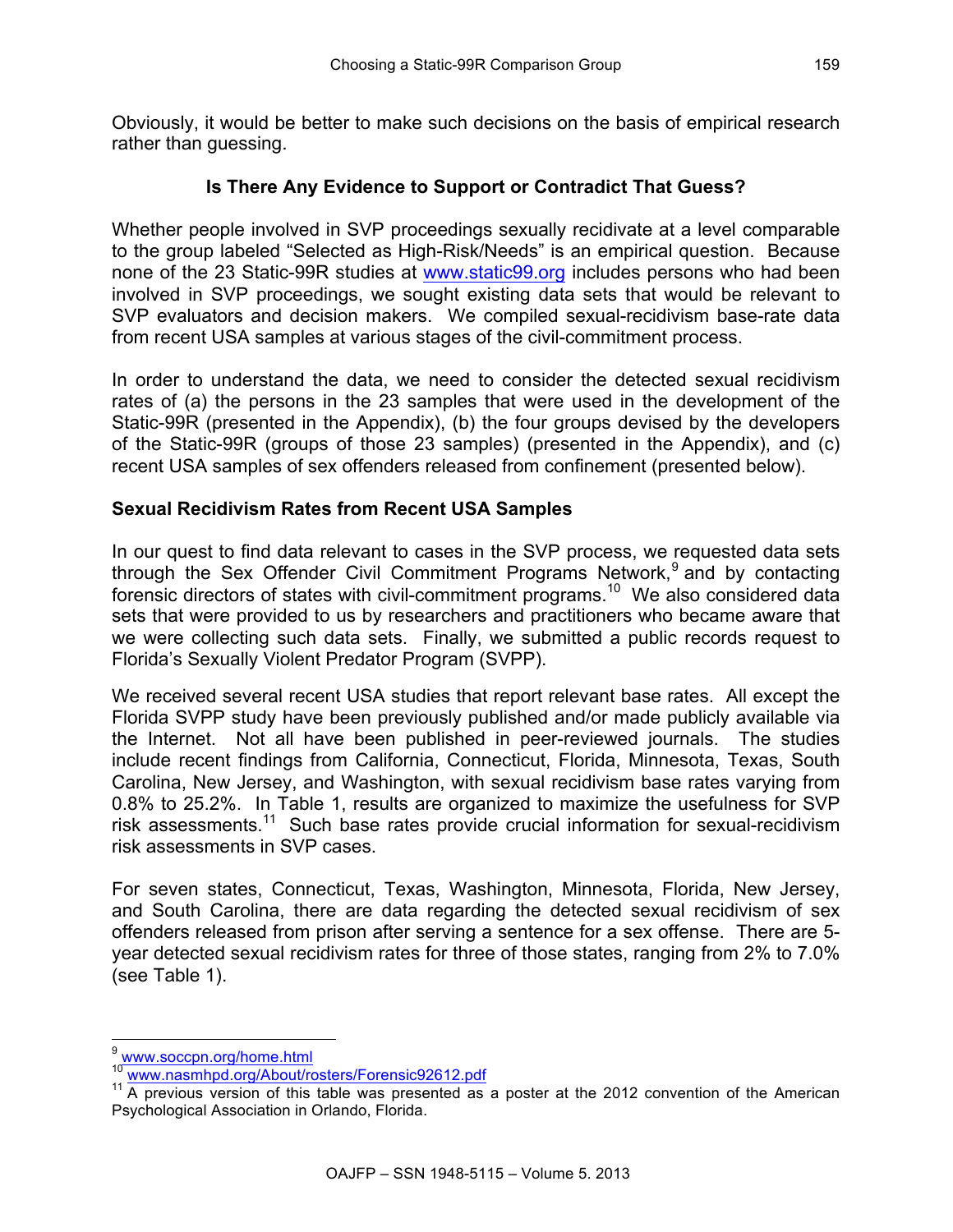| <b>Status</b>                                                                                                                                                           | State/<br>Jurisdiction | <b>Observed Sexual</b><br><b>Recidivism Rate</b>                                                                | Length of<br>Follow-up                                |
|-------------------------------------------------------------------------------------------------------------------------------------------------------------------------|------------------------|-----------------------------------------------------------------------------------------------------------------|-------------------------------------------------------|
| Released from prison after serving a<br>sentence for a sex offense                                                                                                      | CT <sup>12</sup>       | 27/746 (3.6%) charged;<br>20/746 (2.7%) convicted                                                               | 5 years                                               |
|                                                                                                                                                                         | $TX^{13}$              | 2.0% (mandatory<br>supervision);<br>5.5% (no mandatory<br>supervision);<br>3.4% (all sex offenders)             | 5 years                                               |
|                                                                                                                                                                         | WA <sup>14</sup>       | 2.7%                                                                                                            | 5 years                                               |
|                                                                                                                                                                         | $MN^{15}$              | 12% arrested;<br>10% convicted                                                                                  | average of 8.4<br>years                               |
|                                                                                                                                                                         | $MN^{16}$              | 7.0%                                                                                                            | 5 years                                               |
|                                                                                                                                                                         | FL <sup>17</sup>       | 12.9%<br>5.2%                                                                                                   | 10 years                                              |
|                                                                                                                                                                         |                        | 13.7%*                                                                                                          | 5 years<br>10 years                                   |
|                                                                                                                                                                         | NJ <sup>18</sup>       | 3.5%<br>8.3%                                                                                                    | 5 years<br>10 years                                   |
|                                                                                                                                                                         | $SC^{19}$              | 4.1%<br>7.0%                                                                                                    | 5 years<br>10 years                                   |
| Screened by SVP/SDP program and<br>referred for a face-to-face evaluation;<br>after evaluation, evaluator recommends<br>civil commitment                                | $TX^{20}$              | 0.8% (mandatory<br>supervision)<br>7.5% (no mandatory<br>supervision)                                           | 2.25 - 7.5 years<br>$(M = 4.77, SD =$<br>(1.52)       |
|                                                                                                                                                                         | WA <sup>21</sup>       | 34/135 (25.2%)                                                                                                  | 6 years                                               |
| Found to meet SVP criteria - or -<br>probable cause had been found - or -<br>two evaluators had found the person to<br>meet SVP criteria; released without<br>treatment | CA <sup>22</sup>       | 6/93(6.5%)                                                                                                      | 4.7 years                                             |
| Found by SVP Program to meet criteria<br>for civil commitment, subsequently<br>released <sup>23</sup>                                                                   | FL <sup>24</sup>       | 6/155(4%)<br>14/134 (10%)<br>30/251 (12%)<br>21/170 (12%) <sup>**</sup>                                         | 0-3 years<br>3-5 years<br>5-10 years<br>$10-14$ years |
| Civilly committed as SVP; subsequently<br>judicially released without completing<br>SVP treatment program                                                               | FL <sup>25</sup>       | $2/39$ $(5.1%)$ (any sex-related<br>charge)<br>2/39 (5.1%) (felony charge<br>for sexually motivated<br>offense) | 0-10+ years <sup>26</sup>                             |
| Civilly committed as SVP; subsequently<br>judicially released after completing SVP<br>treatment program <sup>2</sup>                                                    | FL <sup>28</sup>       | 5/61 (8.2%) (any sex-related<br>charge)<br>2/61 (3.3%) (felony charge<br>for sexually motivated<br>offense)     | $0-10+$ years                                         |

# Table 1: Sexual Recidivism Base Rates in Some Recent US Samples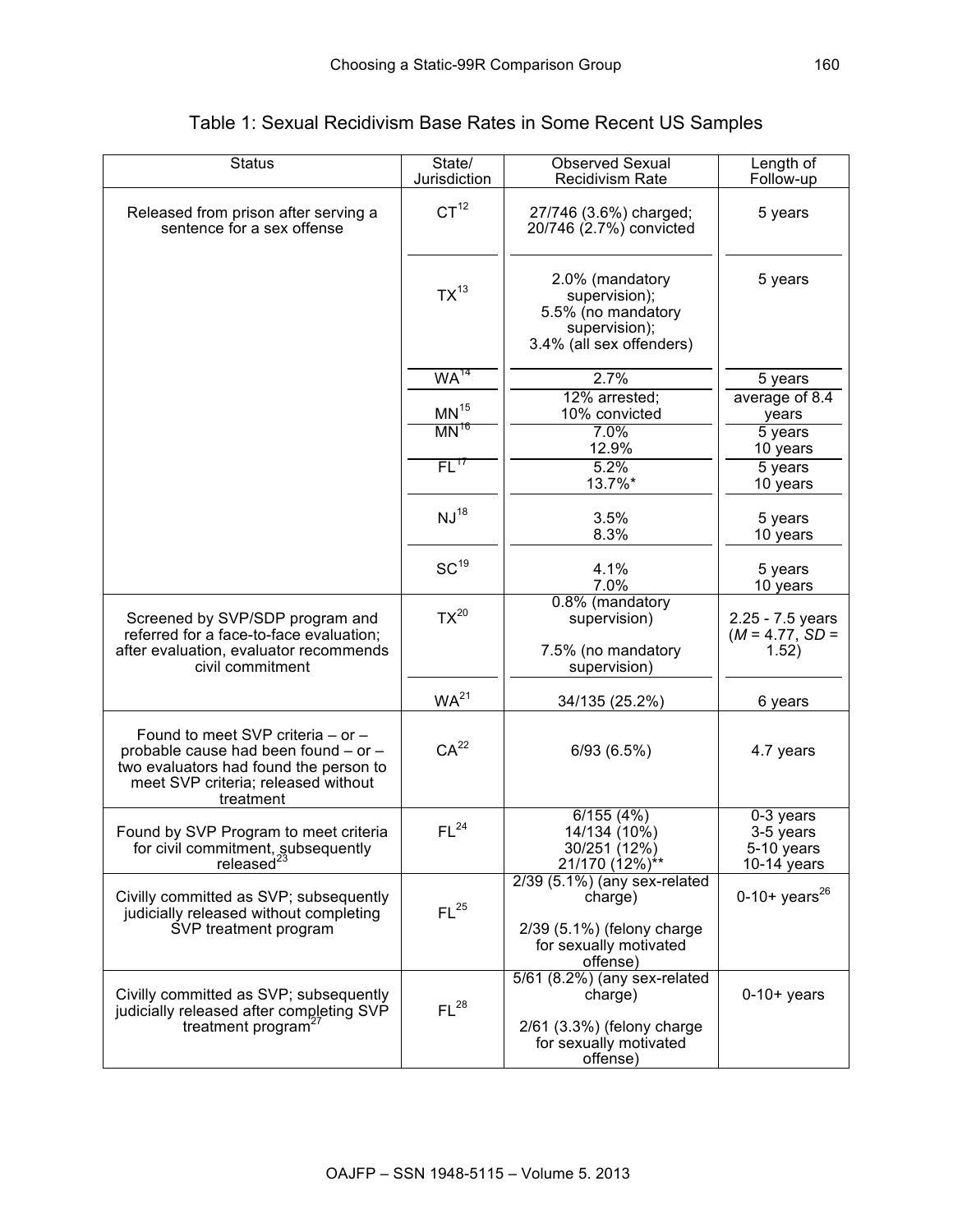# Notes Regarding Table 1 <sup>12</sup> Recidivism Among Sex Offenders in Connecticut, 2/15/12.<br><sup>13</sup> Boccaccini, Murrie, Caperton, and Hawes (2009).<br><sup>14</sup> Barnoski (2005).<br><sup>15</sup> Sex Offender Recidivism in Minnesota, April 2007.<br><sup>16</sup> Zgoba et al. (2012). Note were released from prison.<br><sup>17</sup> Zgoba et al. (2012). <sup>18</sup> Zgoba et al. (2012).<br><sup>19</sup> Zgoba et al. (2012).<br><sup>20</sup> Boccaccini et al. (2009).<br><sup>21</sup> Milloy (2007).<br><sup>23</sup> Recidivism rates are for any sexually motivated offense, including charges or convictions.<br><sup>24</sup> Montaldi, Lewis, subjects were at risk for 3-5 years, 20 subjects were at risk for 5-10 years, and 7 subjects were at risk for 10+ years (Montaldi et al., 2013). <sup>27</sup> Here, "released after completing SVP treatment" is defined as released while on Phase IV (follow-up) of the SVP treatment program.  $^{28}$  Montaldi et al. (2013). \* Randomly selected sex offenders, 10 years at risk. \*\* Sex offenders identified by Florida's SVPP as meeting criteria for civil commitment, 10-14 years at risk.

We found four data sets that are particularly relevant to the guess that people in the SVP process would have detected sexual recidivism rates similar to those in the "Selected as High Risk/Needs" group. Data from two states, Texas and Washington, included persons who had been screened by an SVP program and referred for a faceto-face evaluation; after the evaluation, the evaluator recommended civil commitment. Typically, these would be the cases that would go to a civil commitment trial. For the Texans, fewer than 1% of those who were released with mandatory supervision were detected to sexually re-offend within the 2.25- to 7.5-year follow-up period. For the Texans who were released without mandatory supervision, 7.5% were detected to sexually recidivate within the same follow-up period. Results were quite different for offenders released from Washington at a similar stage in the SVP process, with 25.2% being detected to sexually recidivate within a 6-year follow-up period (see Table 1, above).

Another data set particularly relevant to SVP evaluators and decision makers is a group from California who were released from confinement and followed for 4.7 years. This group consisted of persons who were found to meet SVP criteria, or probable cause for such had been found, or two evaluators had found the person to meet SVP criteria. None of them had been civilly committed and treated. As shown in Table 1, 6.5% of them were detected to sexually recidivate within 4.7 years.

Data presented in Table 1 regarding Floridians show that SVP releases (persons who have been released after being found by Florida's Sexually Violent Predator Program to meet criteria for civil commitment) had 10-year detected sexual recidivism rates that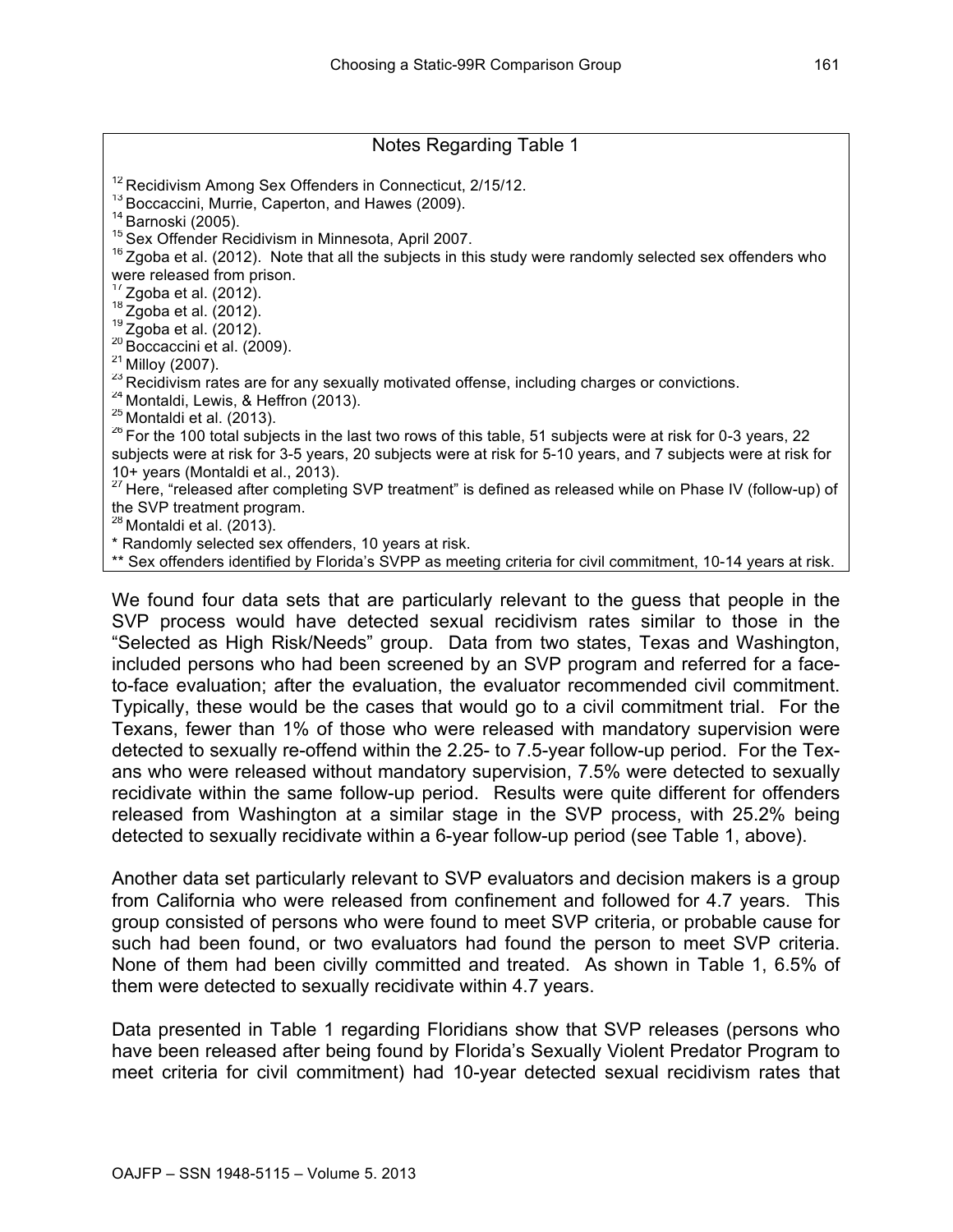were no higher than those of randomly selected sex offenders (See data points marked  $*$  and  $**$ ).

Data were sparse regarding persons who have been civilly committed as sexually violent predators and subsequently released. As shown in the last two rows of Table 1, the only data set we found were for people who had been committed as sexually violent predators, and who were subsequently judicially released after completing an SVP treatment program at the Florida Civil Commitment Center. Persons released after completing SVP treatment had similar detected sexual-recidivism rates as those who were released without having completed treatment.

## **Conclusion Regarding the Use of the "Selected as High Risk/Needs" Comparison Group because the Person Has Been Referred for SVP Proceedings or Commitment**

The Static-99R developers' guess is not consistently supported by available empirical research. The most relevant samples are the Texans and Washingtonians who were "screened by SVP/SDP program and referred for a face-to-face evaluation; after evaluation, evaluator recommends civil commitment," the Californians who were "found to meet SVP criteria – or – probable cause had been found – or – two evaluators had found the person to meet SVP criteria; released without treatment," and the Floridians who were released after a determination by Florida's SVP Program that they met criteria for civil commitment. The Washingtonians recidivated at a rate (25.2% over 6 years) that is comparable to the "Selected as High Risk/Needs" group, but the Floridians, Texans, and Californians recidivated at rates much closer to those of the FULLPOP group. In fact, only about 1% of those Texans on mandatory supervision were found to sexually recidivate within an average of 4.77 years, so even using the FULLPOP group would over-predict their risk of detected sexual recidivism.

The short answer to our narrow question is that the Static-99R developers' guess regarding persons involved in SVP proceedings is not consistently supported by the available empirical research. Unless and until further research shows otherwise, evaluators should not consider that the results of an SVP screening and referral process (e.g., opinions that the person meets criteria for civil commitment) warrant use of the "Selected as High Risk/Needs" comparison group.

The data in Table 1 address one aspect of the choice of a non-representative comparison group in the absence of local norms. These data fail to consistently support the guess that persons involved in the SVP civil-commitment process should be compared to the "Selected as High Risk/Needs" comparison group.

We turn now to two recommendations regarding choice of a non-representative comparison group, and then we will close with a more general discussion of the choice of a non-representative comparison group.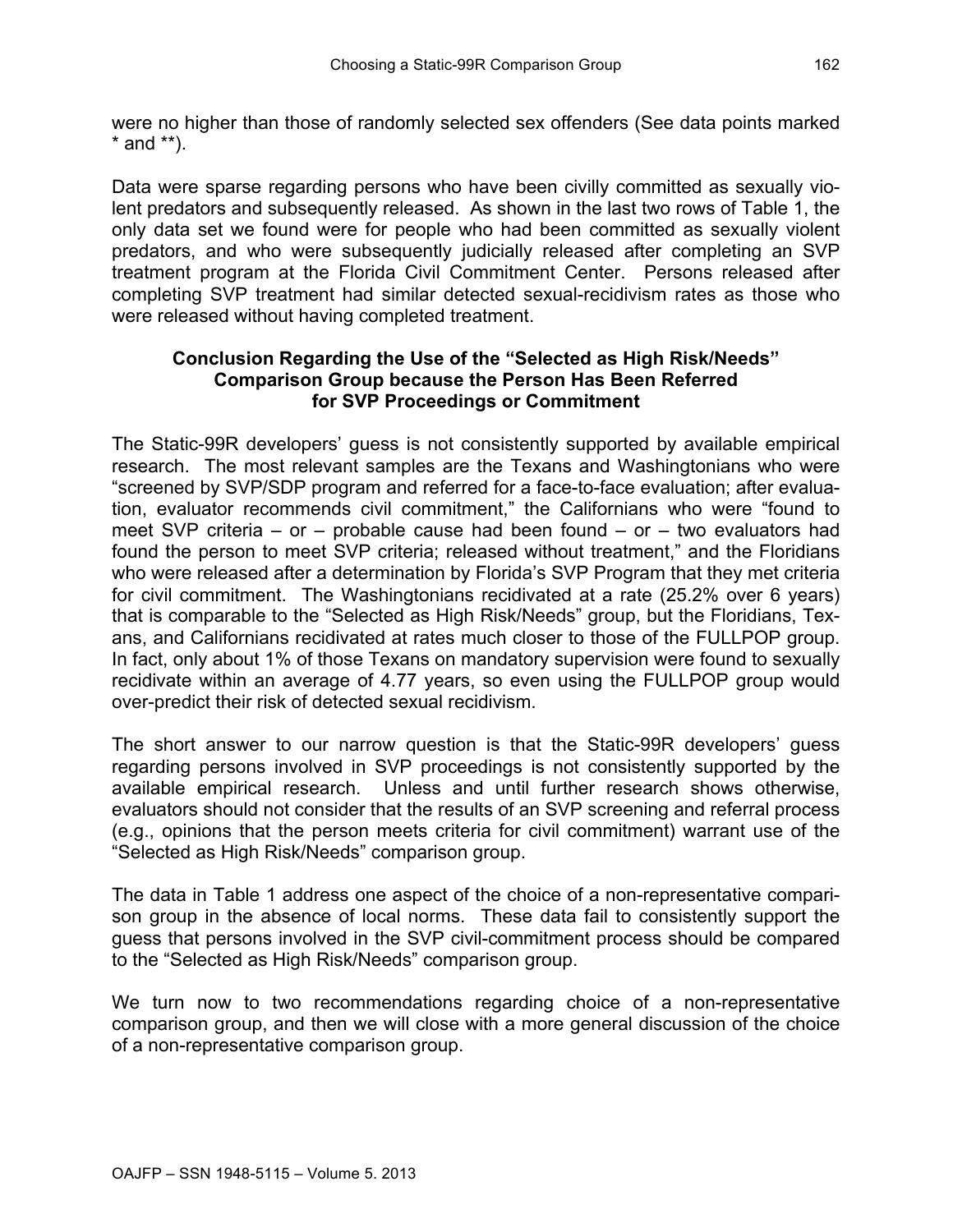#### **Recommendations to Select a Comparison Group Based on Clinical Considerations**

Documents at [www.static99.org](http://www.static99.org) provide at least two recommendations regarding choice of a non-representative comparison group: (a) clinical consideration of "psychologically meaningful risk factors"<sup>29</sup> and (b) consideration of "the features of the three samples."<sup>30</sup>

As mentioned above, the first recommendation regarding choice of a comparison group is to use local norms. When local norms are not available, the FULLPOP (routine) comparison group is typically the next best choice. "Given that these norms are not often available, *the routine sample will usually reflect the most appropriate recidivism rates as they are representative of typical sex offenders in correctional systems"* (Phenix et al., July 2012, p. 32, emphasis added). We consider the above description to be reasonable and sound, given what is known and what is not known about sexual recidivism, as long as the sample has been systematically collected and is sufficiently large so that it is representative of the group.

Now consider the guidelines in the same manual regarding the non-representative groups (p. 35): "Determining the appropriate sample type reference group should be based on consideration of psychologically meaningful risk factors (e.g., a dynamic risk assessment scale). . . . In the absence of information about external psychologically meaningful risk factors, evaluators can also consider the features of the three samples."

**Clinical consideration of "psychologically meaningful risk factors."** Even if evaluators could follow such a recommendation reliably,  $31$  there has been no research showing that this clinical process leads to more accurate (valid) risk assessments than if the evaluator simply used the FULLPOP group (which is considered to represent the full population of all sex offenders). In fact, there have been five studies showing that, for sexual-recidivism risk assessments, when people use their judgment to arrive at a risk estimate different from the standard rate, that decreases the accuracy of the risk assessment (Gore, 2007; Hanson, 2007; Storey, et al., 2012; Vrana, Sroga, & Guzzo, 2008; Wormith, Hogg, & Guzzo, 2012; see also Campbell & DeClue, 2010; DeClue, 2013; Hanson & Morton-Bourgon, 2009).

Regarding the first three studies, all were prospective. Hanson and Morton-Bourgon (2009, p. 7) summarized the results of the earlier three studies as follows: "In two studies, the raters were probation officers (Hanson, 2007; Vrana et al., 2008), and in the other study, the raters were either psychologists or correctional staff (Gore, 2007). For all three measures, for all types of raters, and for all outcomes, the adjusted scores showed lower predictive accuracy than did the unadjusted actuarial scores."32

<sup>&</sup>lt;sup>29</sup> July 2012 Evaluators Workbook a[t www.static99.org,](http://www.static99.org) p. 35.<br><sup>30</sup> July 2012 Evaluators Workbook at www.static99.org, p. 35.<br><sup>31</sup> Anecdotally, one of us recently testified in an SVP case in which four evaluators testifie the Static-99R. Each of the four evaluators considered the correct Static-99R score to be 5, but various evaluators selected the FULLPOP (routine) group, preselected-for-treatment group, or high-risk/highneeds group. The associated positive predictive values (PPVs) varied from .16 to .37.

 $32$  See Campbell and DeClue (2010) for discussion of these three studies.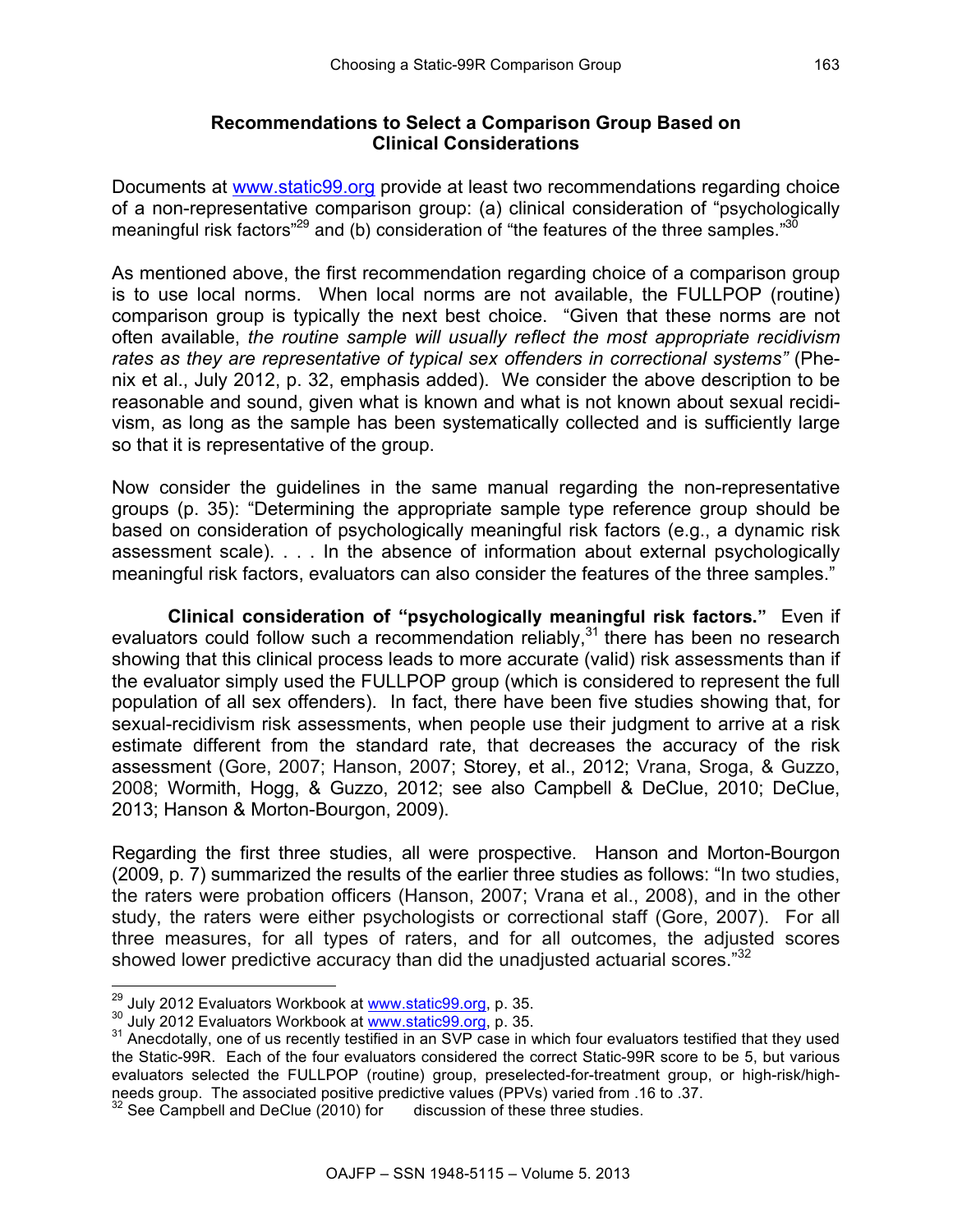Two additional studies, both published in 2012, provide further data. Storey et al. (2012) looked at 100 cases in which evaluators scored the Static-99. $33$  In 30 of the cases, the evaluators made a clinical decision to report "risk estimates that differ from the standard rates, due to the presence of case-specific moderating factors" (p. 5), referred to as a "clinical override." Storey et al. (p. 8) found "the clinical override scores were less predictive of sexual recidivism than the scores without overrides [and] the ratings with overrides predicted recidivism in the wrong direction – that is, clinical overrides of increased risk were actually associated with lower recidivism rates and vice versa."

Wormith, Hogg, and Guzzo (2012) examined the predictive validity of the Level of Service/Case Management Inventory (LS/CMI) on a sample of sexual offenders extracted from a large cohort of offenders in Canada. "The study revealed that allowing assessors to override the numerically derived risk level with their professional judgment, a practice that increased risk level much more often than it decreased it, reduced the predictive validity of the scale and did so particularly for sex offenders by increasing risk excessively" (p. 1511). "When the validity of the LS/CMI was examined for sex offenders on whom the override provision was applied, the predictive relationship was eliminated" (p. 1530). "In our view, these findings illustrate the potential shortcomings of using SPJ [structured professional judgment] to augment a statistically based risk/need assessment scheme" (p. 1531). "The current findings do not auger well for the professional override having overall incremental predictive validity, at least as employed with the current guidelines in the LS/CMI. Rather, they partially support Abbott's (2011) position that professional judgment should not be used to increase actuarially based assessments of sexual offenders' risk of recidivism" (p. 1533).

In theory, it is possible that a standardized procedure could be developed whereby evaluators would use a dynamic risk-assessment tool in addition to a static-factor tool such as the Static-99R. Next, it could be tested whether carefully trained evaluators in a controlled study, using that combination of tools, arrive at more accurate predictions than evaluators who relied solely on the static-factor actuarial tool. A third step would be field studies to address the practical impact of using the combination procedure in actual cases. Even if well-trained evaluators could use the procedure effectively under controlled conditions, it would be important to explore whether allegiance or other social-psychological factors decrease the accuracy of risk assessments in forensic cases (see, e.g., Boccaccini et al., 2009).

At present, there is no research showing that incremental validity is added by using clinical judgment regarding "external psychologically meaningful risk factors" to augment or facilitate a statistically based risk-assessment scheme.<sup>34</sup> In practice, SVP evaluators, who would choose to use "external psychologically meaningful risk factors" to select a

 $33$  All of the clinicians had received extensive training in use the Static-99 and the Sex Offender Need<br>Assessment Rating (SONAR) prior to making their ratings.<br> $34$  Some initial states have been triaded as

Some initial steps have been tried. For example, Sachsenmaier, Thornton, and Olson (2011), attempted to use the Structured Risk Assessment (SRA), but they found unsatisfactorily low inter-rater reliability.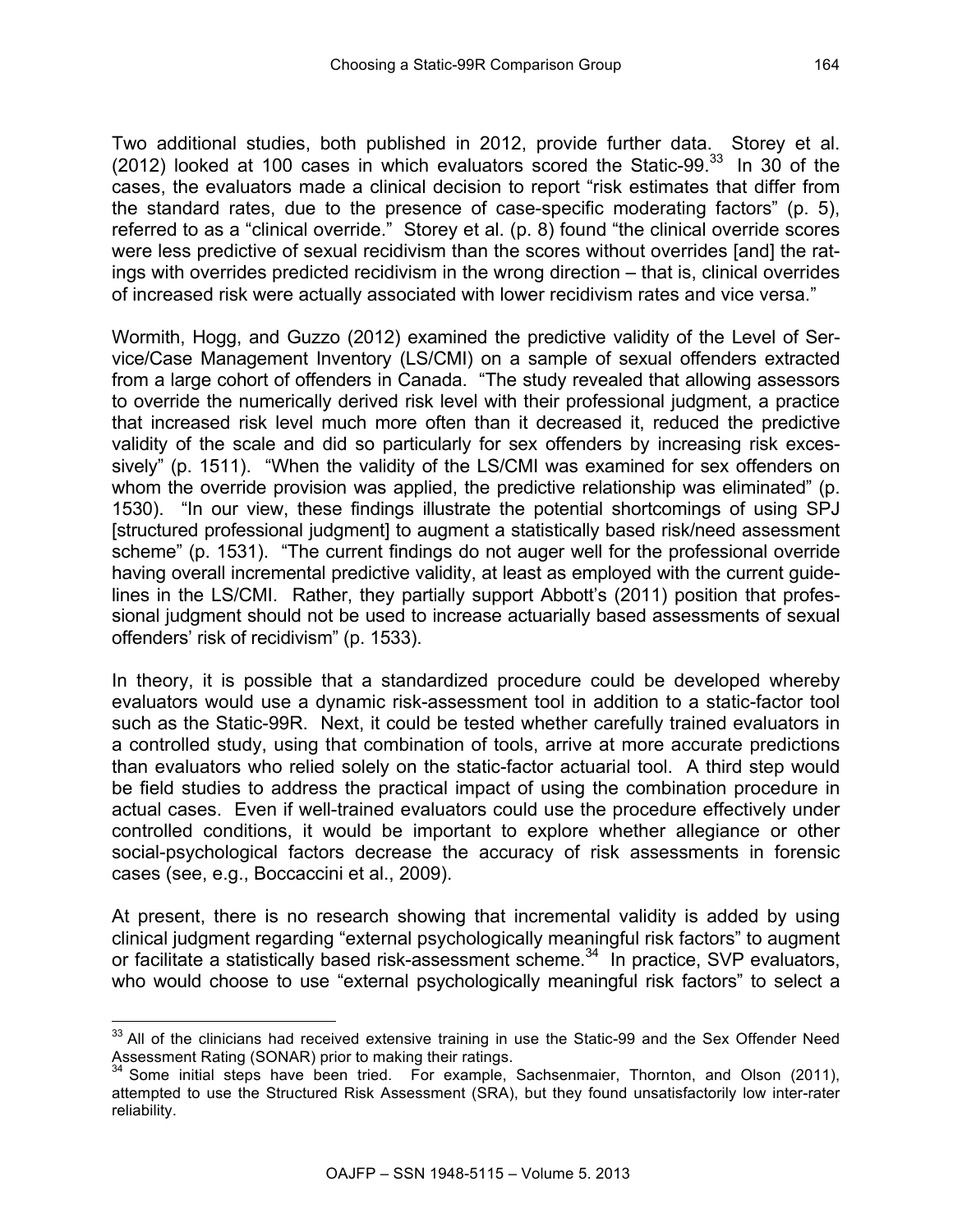comparison group with a higher sexual-recidivism base rate, would be using "external psychologically meaningful risk factors" to arrive at a higher estimated risk for sexual reoffense. Although this recommendation comes via the intermediate step of selecting a comparison group, the practical result is to use professional judgment to arrive at a risk estimate other than the standard, actuarial-based rate. There is no specific, empirical evidence to support this recommendation. Further, it is contraindicated by five recent, empirical studies that show that inserting professional judgment regarding external factors leads to a decrease in the accuracy of actuarial-based risk assessment.

**Consideration of "the features of the [comparison groups]."** This section focuses on the following quote from the July 2012 Workbook at [www.static99.org:](http://www.static99.org) "In the absence of information about external psychologically meaningful risk factors, evaluators can also consider the features of the three samples  $35$ " (p. 35).

This is similar, but not identical to, standard recommendations for considering whether an actuarial tool is appropriate for a particular risk assessment. For example, the persons in the development sample for the Static-99 were all adult males. Therefore, if the evaluation task is to assess the risk of future sex offending and the person to be evaluated is a female, then the Static-99 would not be an appropriate tool to use. Nor would it be appropriate for assessing a person who committed his most recent sex offense at age 14. The same considerations hold true for the Static-99R.

With the Static-99R, the developers provide a comparison group that they identify as "the closest available to a hypothetical average of all [adult male] sex offenders." We consider it to be obvious that, in conducting a risk assessment that employs the Static-99R, it would always be useful to include a comparison to the FULLPOP group. Whenever it is useful to score the Static-99R, it would be important to consider the overall recidivism rate of sex offenders with that person's score. The question for a forensic evaluator, then, is when to refer to a non-representative comparison group *in addition to* the FULLPOP group.

Our recommendation is that evaluators can refer to a non-representative comparison group, *in addition to* the FULLPOP group, when there is clear evidence that the objective characteristics of the *sample* from which the evaluee is drawn are similar to the objective characteristics of one or more of the non-representative samples. For example, suppose an evaluee was referred for SVP consideration after maxing out his sentence (losing all of his gain time due to misbehavior) in a maximum-security facility. Those objective facts are similar to the factual descriptions of the "Selected as High Risk/Needs" group on pages 22-23 of Helmus et al. (2012). Therefore, in this hypothetical case, we would recommend that an evaluator mention the sexual recidivism rates of the "Selected as High Risk/Needs" group *in addition to* the sexual recidivism rates of the FULLPOP group.

<sup>&</sup>lt;sup>35</sup> Actually, there were 23 samples, which were sorted into four groups on a post-hoc basis. The post-hoc nature of the sorting is particularly evident in that one sample, Saum (2007), was excluded from the "Selected as Needing Treatment" comparison group "because it was a statistical outlier" (Helmus et al., 2012, p. 24).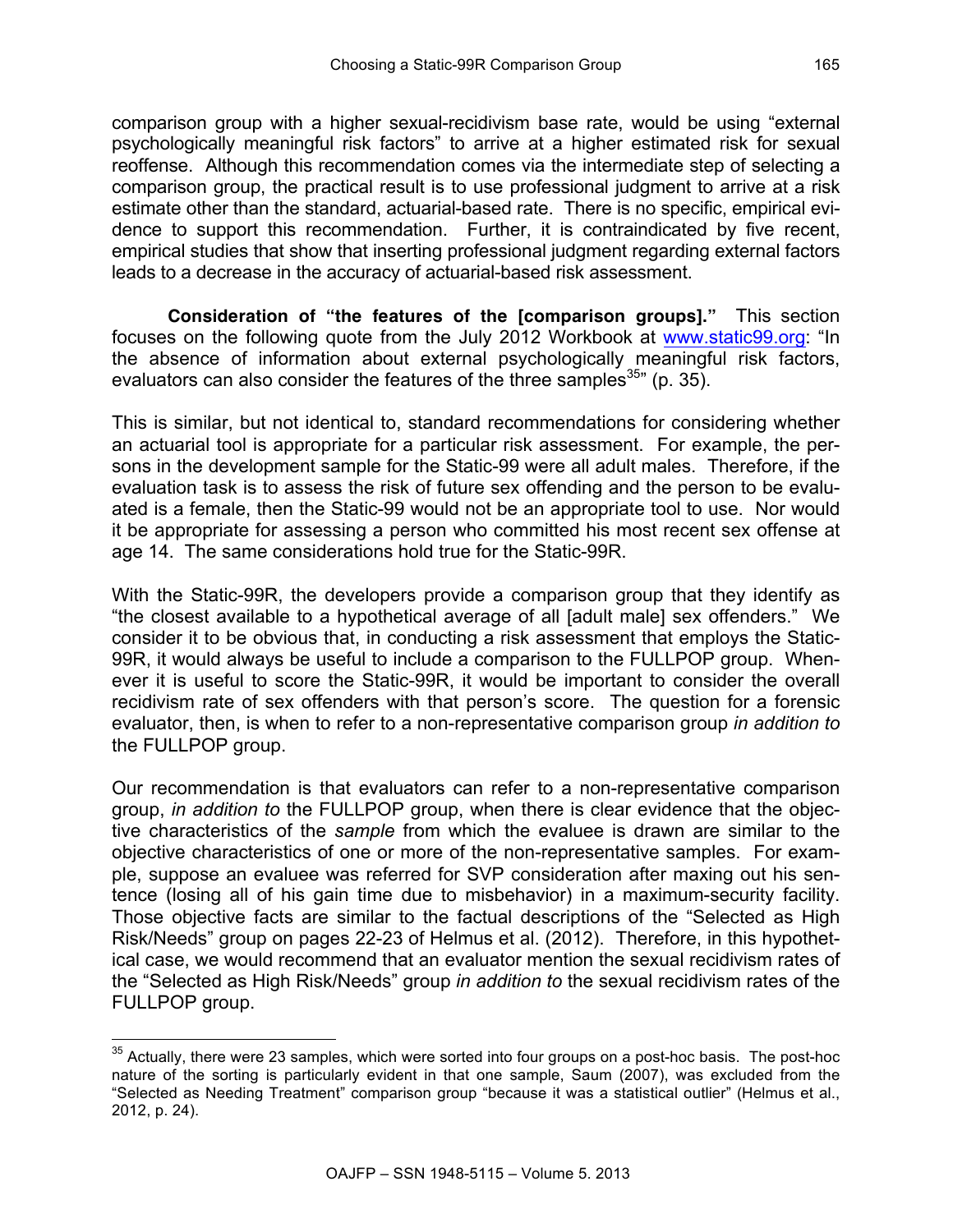**General Recommendations.** In providing three non-representative comparison groups known to have higher sexual-recidivism rates than the FULLPOP group, the developers of the Static-99R create the opportunity for evaluators to choose a higherrisk comparison group and, consequently, arrive at a higher risk estimate for the person being evaluated. As mentioned previously, these risk estimates are often much higher – even two or three times higher – than the estimated risk that results from a comparison to the full population of sex offenders. For example, for a Static-99R score of 5, the 5-year estimated risk for sexual reoffense for the full population of sex offenders is 11.4 (p. 5 of the July 2012 Workbook).<sup>36</sup> For the same score using the "Selected as High Risk/Needs" comparison group, the 5-year estimated risk is 25.2, and the 10-year estimated risk is 35.5 (p. 8 of the July 2012 Workbook).

As mentioned above, the developers of the Static-99R caution, "Using any of the nonroutine or preselected norms, however, requires justification" (Phenix et al., 2012, p. 36). Currently, we do not believe that the choice of a non-representative group can be justified on the basis of clinical considerations, for two reasons. First, there is zero empirical research showing increased accuracy by switching to a non-representative group. Second, extant research consistently shows that clinical adjustments from the standard actuarial rate decrease accuracy of sexual-recidivism risk assessments.

## **Overall Conclusions for the Present**

It is not hard to imagine a study that would provide a field test of the [www.static99.org](http://www.static99.org) guidelines regarding choice of a comparison group. A study could be modeled after Storey et al. (2012). A sample of risk assessments would be identified wherein evaluators had scored the Static-99R and chosen whichever comparison group they deemed appropriate, using the guidelines available at [www.static99.org.](http://www.static99.org) Sexual recidivism data would be collected for sex offenders released from confinement. For those cases in which the evaluator had chosen a non-representative comparison group, researchers would explore whether actual sexual recidivism rates more closely approximate those of the non-representative group chosen by the evaluator, versus the rate from the FULL-POP group.

While we await the results of such a study, and other research, our recommendations are very similar to those of Storey et al. (2012), who recommend, "Additional and more detailed guidelines regarding the appropriate use of overrides should be tested empirically and provided to clinicians. Alternatively, clinicians should be discouraged from

 $36$  The 5-year rate is the only one provided for the FULLPOP comparison group. For the other comparison groups, both a 5-year rate and a 10-year rate are provided. Hanson (Hanson & Phenix, 2013) stated that the reason was that they did not have enough 10-year data for the FULLPOP group. In fact, though, they had 10-year sexual recidivism data for 750 persons in the samples comprising the FULLPOP group, which they did not report, compared to 722 persons in the High-Risk group, which they did report. It remains unclear why the Static-99R developers have chosen to report 10-year sexualrecidivism data for the High-Risk comparison group, but not for the FULLPOP comparison group. See the Appendix.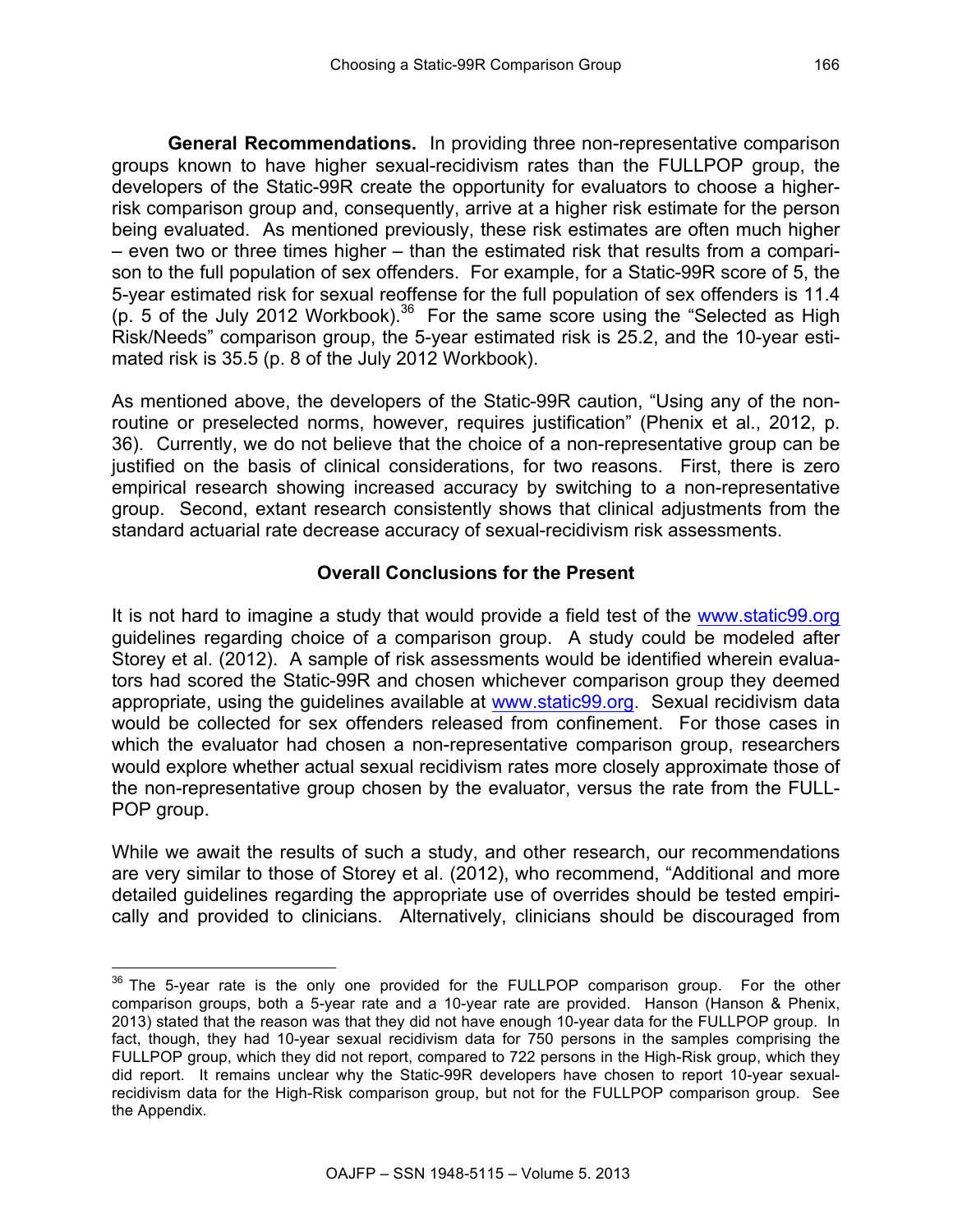overriding Static-99 scores under any circumstances." Our recommendations for forensic evaluations are as follow:

*Regarding the use of Static-99R in forensic cases:* 

- *1. Guidelines for choosing a non-representative comparison group on the basis of clinical considerations should be tested empirically before being used by a forensic evaluator. Unless and until such choices are found to increase the accuracy of risk assessments, forensic evaluators should use local norms (if available) or the FULLPOP comparison group (considered roughly representative of all adjudicated sex offenders).*
- *2. Forensic evaluators who use the Static-99R in the absence of local norms should always refer to the FULLPOP comparison group. Evaluators could refer to a non-representative comparison group, in addition to the FULLPOP group, when there is clear evidence that the objective characteristics of the sample from which the evaluee is drawn are similar to the objective characteristics of one or more of the non-representative samples.*

## **Future Directions**

At a recent annual conference of the Association for the Treatment of Sexual Abusers, Hanson and Phenix (2013) discussed their current recommendations regarding the use of the Static-99R, and they mentioned some developments currently underway. During the presentation, Hanson acknowledged a key point that we have presented in this article: There has been no research showing that evaluators choosing a comparison group leads to more accurate risk predictions, compared to using the comparison group based on the full population of convicted sex offenders.

Phenix described a recent history of successive sets of recommendations for choosing a comparison group. The initially recommended procedure "was a matching process based on level of pre-selection for an offender." Problems in that recommended procedure included a lack of fit between referral source and characteristics of the developmental samples, inadequate inter-rater reliability in choosing the norms, and potential for bias affecting forensic evaluators due to vagueness in the procedure.

The second recommended procedure was to shift from considering a pre-selection process to assessing the observable levels of "external risk factors" or "dynamic needs." Phenix currently recommends that evaluators use a "structured, quantitative method" to measure the person's "external risk factors" or "dynamic needs," and then use those results to select a Static-99R comparison group. This is likely to result in greater interrater reliability among evaluators. However, Phenix acknowledged that there is no research demonstrating more-accurate risk predictions for evaluators who use a structured instrument to guide selection of a Static-99R comparison group. Indeed, throughout the four years that evaluators have been encouraged to select a Static-99R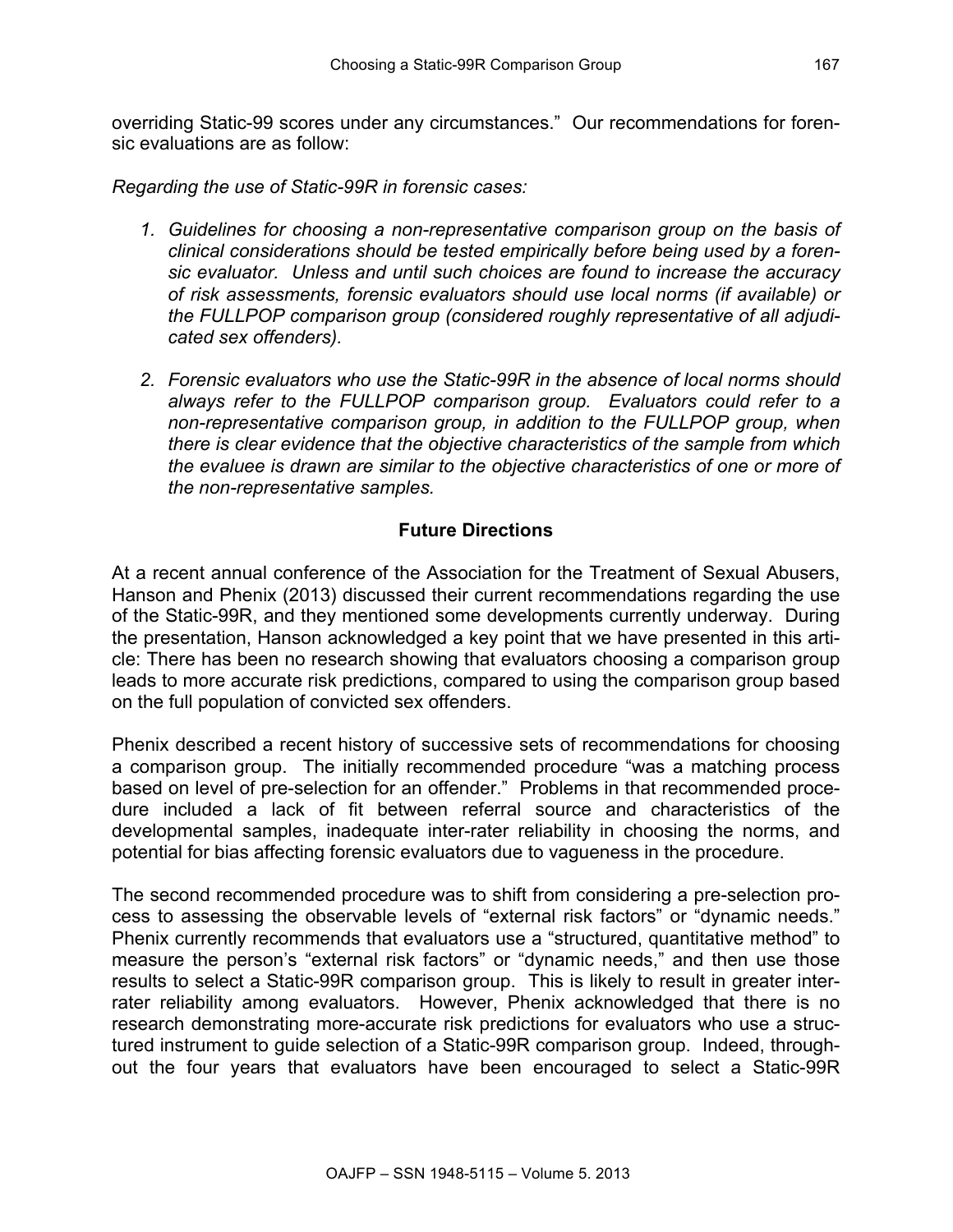comparison group via one procedure or another, there has never been evidence that doing so increases predictive accuracy.

Hanson and Phenix (2013) mentioned that, based on recently analyzed data, they anticipate abandoning two of the three non-representative Static-99R comparison groups: the "Selected as Needing Treatment" and "Non-Routine" comparison groups. They anticipate that in the near future they will recommend the use of two, rather than four, comparison groups. One comparison group will be randomly selected sex offenders, or the near-equivalent thereof. The other will be a high-risk comparison group. If/when the Static-99R developers describe a new procedure for choosing between those two comparison groups, forensic evaluators will need to carefully consider whether the new procedure has been shown to lead to more accurate risk predictions than relying on the comparison group that represents the full population of convicted sex offenders.

*Received May 7, 2013; revision submitted August 16, 2013; second revision submitted October 31, 2013.*

## **Appendix: Sexual Recidivism Rates from Static-99R Development Samples and Comparison Groups**

## **Sexual Recidivism Rates of the 23 Samples**

Table 2 presents 5- and 10-year sexual recidivism rates for the 23 studies used in the development of the Static-99R. This table was developed from data in Helmus' (2009, p. 39) Table 8. This is Helmus' master's thesis, which sparked the development of the Static-99R. Her thesis is available on the Static-99 website.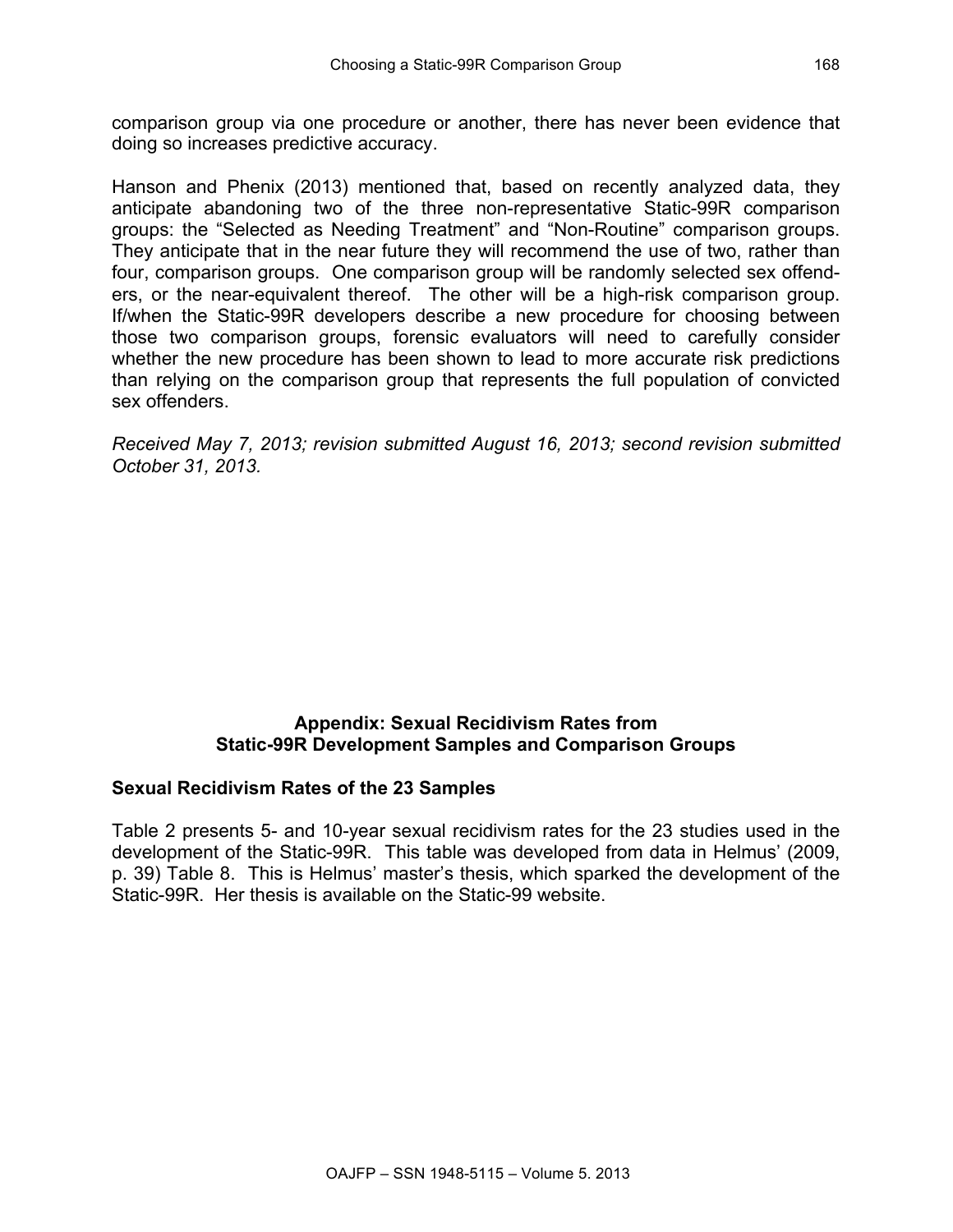| Sample                                       | Comparison                  | N                |              | Detected to Have Sexually Recidivated |               |                         |                         |  |
|----------------------------------------------|-----------------------------|------------------|--------------|---------------------------------------|---------------|-------------------------|-------------------------|--|
|                                              | Group                       | 5-Year<br>$10 -$ |              | 5-Year                                |               |                         | 10-Year                 |  |
|                                              |                             |                  | Year         | N                                     | $\frac{1}{2}$ | N                       | $\frac{0}{6}$           |  |
| Cortoni & Nunes<br>(2007)                    | <b>NONREP</b>               | 17               | X.           | 0                                     | 0.0           | $\overline{X}$          | $\overline{\mathsf{x}}$ |  |
| Hanson et al.<br>(2007)                      | <b>FULLPOP</b>              | 31               | $\mathsf{X}$ | $\mathbf 0$                           | 0.0           | $\mathsf{X}$            | $\mathsf{X}$            |  |
| Eher et al. (2008)                           | <b>FULLPOP</b>              | 151              | X            | $\overline{3}$                        | 2.0           | X                       | X                       |  |
| Boer (2003)                                  | <b>FULLPOP</b>              | 299              | 295          | 11                                    | 3.7           | 23                      | 7.8                     |  |
| Långström (2004)                             | <b>FULLPOP</b>              | 1278             | 353          | 69                                    | 5.4           | 26                      | 7.4                     |  |
| Johansen (2007)                              | NONREP,<br>Treatment        | 272              | 62           | 16                                    | 5.9           | 8                       | 12.9                    |  |
| Ternowski (2004)                             | NONREP,<br>Treatment        | 247              | X            | 16                                    | 6.5           | $\overline{\mathsf{x}}$ | $\overline{X}$          |  |
| Craissati et al.<br>(2008)                   | <b>FULLPOP</b>              | 200              | 66           | 15                                    | 7.5           | 6                       | 9.1                     |  |
| Swinburne<br>Romine et al.<br>(2008)         | NONREP,<br>Treatment        | 570              | 543          | 48                                    | 8.4           | 61                      | 11.2                    |  |
| <b>Bigras (2007)</b>                         | <b>FULLPOP</b>              | 207              | X            | 19                                    | 9.2           | X                       | X                       |  |
| Harkins & Beech<br>(2007)                    | NONREP,<br>Treatment        | 198              | 129          | 19                                    | 9.6           | $\overline{21}$         | 16.3                    |  |
| Epperson (2003)                              | <b>FULLPOP</b>              | 151              | 36           | 16                                    | 10.6          | 8                       | 22.2                    |  |
| Hill et al. (2008)                           | <b>NONREP</b>               | 73               | 54           | 8                                     | 11.0          | 10                      | 18.5                    |  |
| Allan et al. (2007)                          | NONREP,<br>Treatment        | 299              | 25           | 35                                    | 11.7          | 5                       | 20.0                    |  |
| Wilson et al.<br>(2007a & b)                 | NONREP,<br><b>High Risk</b> | 104              | 16           | 12                                    | 11.5          | $\mathbf{1}$            | 6.3                     |  |
| Bartosh et al.<br>(2007)                     | <b>FULLPOP</b>              | 90               | X            | 12                                    | 13.3          | X                       | X                       |  |
| <b>Brouillette-Alarie</b><br>& Proulx (2008) | NONREP,<br><b>Treatment</b> | 199              | 110          | 29                                    | 14.6          | 23                      | 20.9                    |  |
| Bonta & Yessine<br>(2005)                    | NONREP,<br><b>High Risk</b> | 101              | 3            | 19                                    | 18.8          | $\mathbf 0$             | 0.0                     |  |
| Bengtson (2008)                              | NONREP,<br><b>High Risk</b> | 310              | 291          | 61                                    | 19.7          | 83                      | 28.5                    |  |
| Haag (2005)                                  | NONREP,<br>High Risk        | 198              | X            | 39                                    | 19.7          | $\mathsf{X}$            | X                       |  |
| Nicholaichuk<br>(2001)                       | NONREP,<br><b>High Risk</b> | 168              | 59           | 38                                    | 22.6          | 15                      | 25.4                    |  |
| Knight &<br>Thornton (2007)                  | NONREP,<br><b>High Risk</b> | 433              | 353          | 107                                   | 24.7          | 106                     | 30.0                    |  |
| Saum (2007)                                  | <b>NONREP</b>               | 175              | X            | 55                                    | 31.4          | X                       | X                       |  |

# Table 2: Detected Sexual Recidivism Rates for the Static-99R Samples [Adapted from Helmus' Table 8 (2009, p. 39)]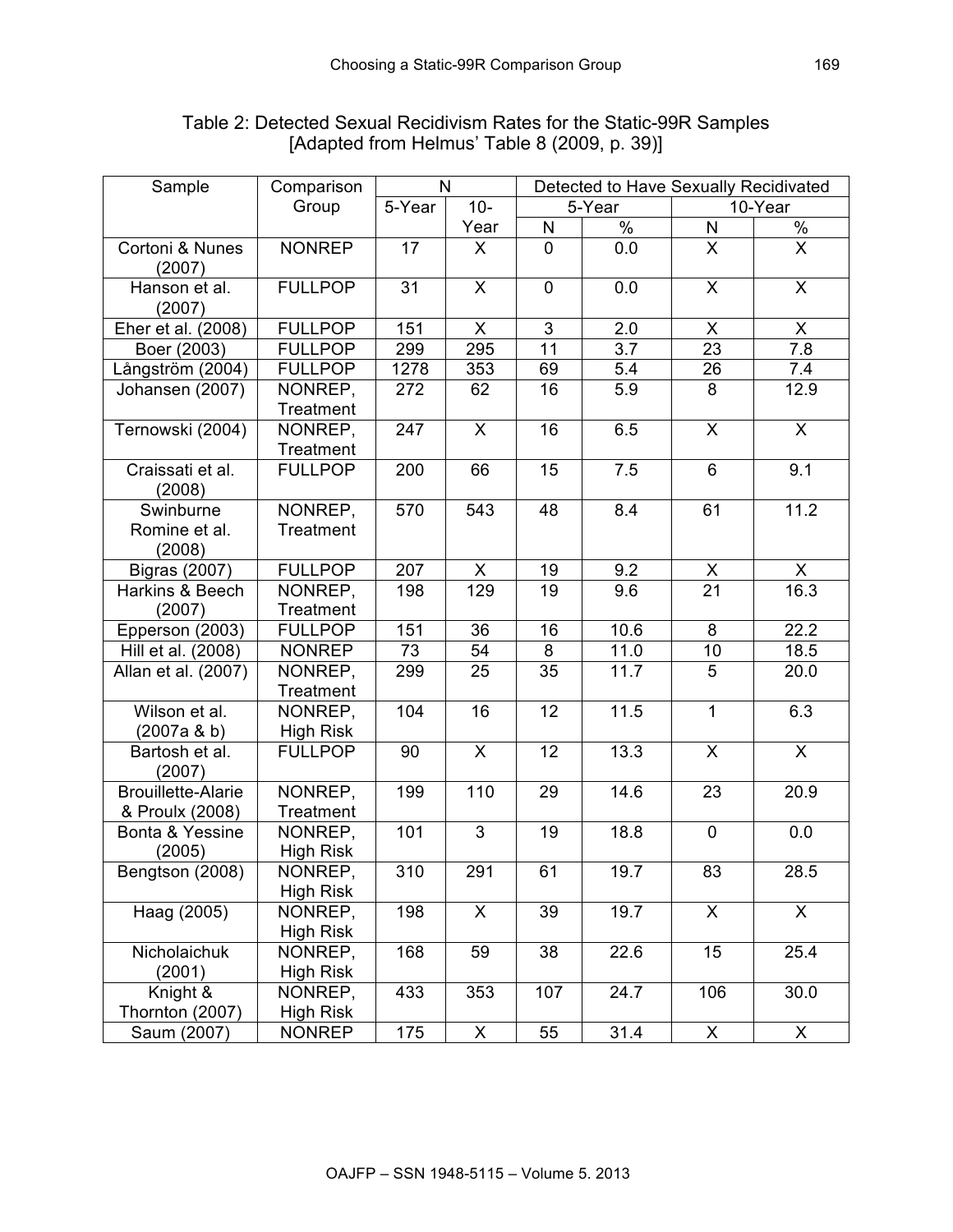# Notes Regarding Tables 2-7

FULLPOP = Samples included in the comparison group considered to be representative of the full population of convicted sex offenders.

Treatment = Samples included in the comparison group labeled "Selected as Needing Treatment."

High Risk = Samples included in the comparison group labeled "Selected as High-Risk/Needs."

NONREP = Samples not included in the FULLPOP comparison group. The NONREP comparison group includes the six samples labeled "Selected as Needing Treatment" and the six samples labeled "High-Risk/Needs" plus three additional samples.

N = number of persons  $X = No$  such cases were included in the sample.

Although the Static-99R was developed from the 23 studies listed in Table 2, the developers excluded some cases from the samples due to coding inconsistencies or missing items (Helmus, et al., 2012). Above, in Table 2, we present detected sexual recidivism rates from the more complete data set.

Because it may sometimes be useful for evaluators to refer only to data that made its way into the Static-99R data sets, we present Table 3, below, based on the data reported in Helmus et al. (2012, p. 71), which appears to be the first peer-reviewed article introducing the Static-99R.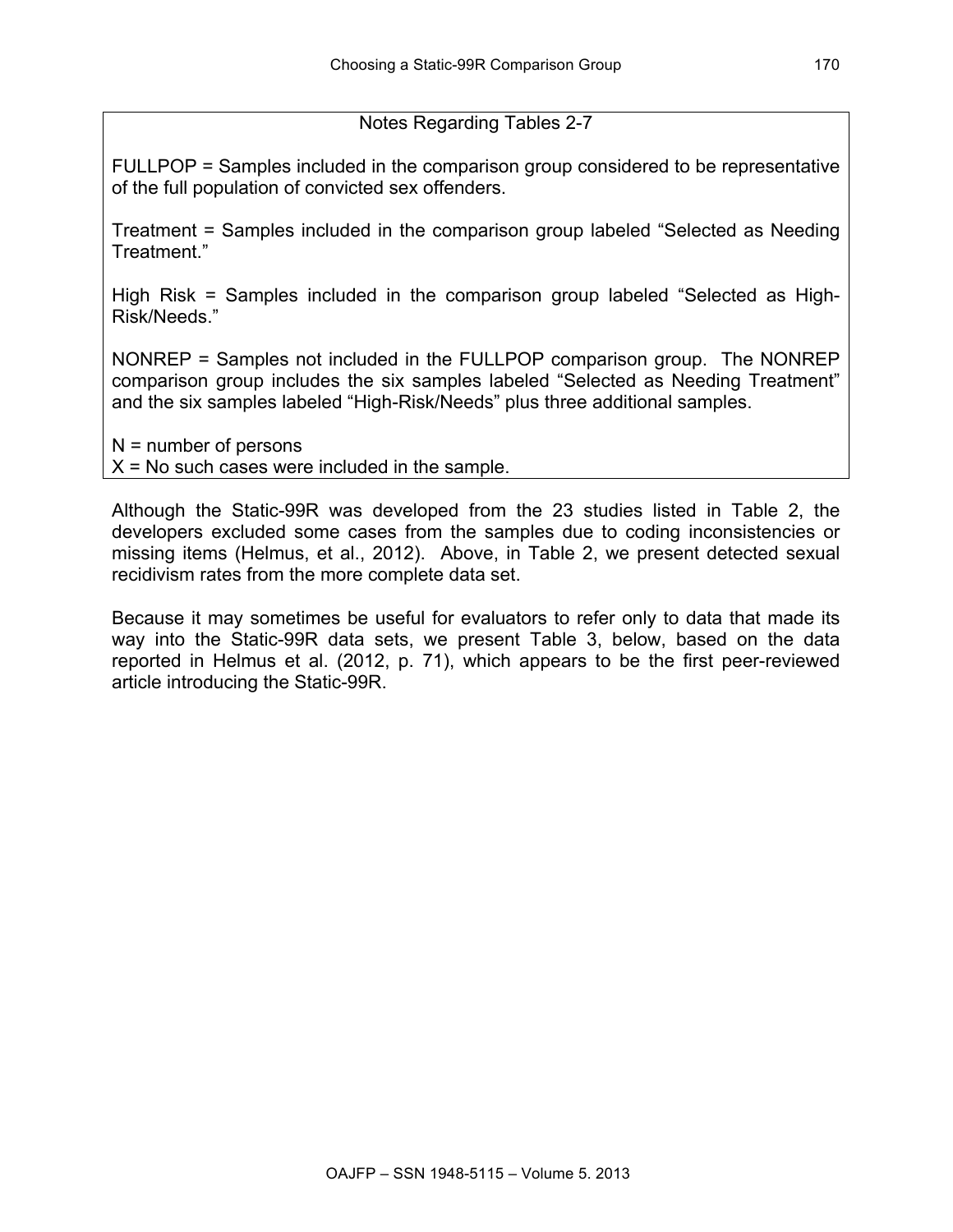| Sample                                       | Comparison                  | N               |              | Detected to Have Sexually Recidivated |                  |                         |                         |
|----------------------------------------------|-----------------------------|-----------------|--------------|---------------------------------------|------------------|-------------------------|-------------------------|
|                                              | Group                       | 5-Year<br>$10-$ |              | 5-Year                                |                  | 10-Year                 |                         |
|                                              |                             |                 | Year         | $\mathsf{N}$                          | $\frac{1}{2}$    | N                       | $\frac{0}{0}$           |
| Cortoni & Nunes<br>(2007)                    | <b>NONREP</b>               | 17              | X            | $\mathbf 0$                           | 0.0              | $\overline{\mathsf{x}}$ | $\overline{\mathsf{x}}$ |
| Hanson et al.<br>(2007)                      | <b>FULLPOP</b>              | 31              | X            | $\mathbf 0$                           | 0.0              | X                       | $\pmb{\times}$          |
| Eher et al. (2008)                           | <b>FULLPOP</b>              | 151             | X            | 3                                     | 2.0              | X                       | X                       |
| Boer (2003)                                  | <b>FULLPOP</b>              | 299             | 295          | $\overline{11}$                       | $\overline{3.7}$ | $\overline{23}$         | $\overline{7.8}$        |
| Långström (2004)                             | <b>FULLPOP</b>              | 1278            | 353          | 69                                    | 5.4              | 26                      | 7.4                     |
| Johansen (2007)                              | NONREP,<br>Treatment        | 272             | 62           | 16                                    | 5.9              | 8                       | 12.9                    |
| Ternowski (2004)                             | NONREP,<br>Treatment        | 247             | X            | 16                                    | 6.5              | $\overline{\mathsf{x}}$ | $\overline{\mathsf{x}}$ |
| Craissati et al.<br>(2008)                   | <b>FULLPOP</b>              | 200             | 66           | 15                                    | 7.5              | 6                       | 9.1                     |
| Swinburne<br>Romine et al.<br>(2008)         | NONREP,<br>Treatment        | 569             | 542          | 48                                    | 8.4              | 61                      | 11.3                    |
| <b>Bigras (2007)</b>                         | <b>FULLPOP</b>              | 207             | X            | 19                                    | 9.2              | X                       | X                       |
| Harkins & Beech<br>(2007)                    | NONREP.<br>Treatment        | 197             | 127          | 19                                    | 9.6              | 21                      | 16.5                    |
| Epperson (2003)                              | <b>FULLPOP</b>              | 150             | 36           | 16                                    | 10.7             | 8                       | 22.2                    |
| Hill et al. (2008)                           | <b>NONREP</b>               | 73              | 54           | 8                                     | 11.0             | 10                      | 18.5                    |
| Allan et al. (2007)                          | NONREP,<br>Treatment        | 298             | 25           | 35                                    | 11.7             | 5                       | 20.0                    |
| Wilson et al.<br>(2007a & b)                 | NONREP,<br><b>High Risk</b> | 103             | 16           | 12                                    | 11.7             | $\mathbf{1}$            | 6.3                     |
| Bartosh et al.<br>(2007)                     | <b>FULLPOP</b>              | 90              | $\mathsf{X}$ | 12                                    | 13.3             | $\mathsf{X}$            | $\mathsf{X}$            |
| <b>Brouillette-Alarie</b><br>& Proulx (2008) | NONREP,<br>Treatment        | 199             | 110          | 29                                    | 14.6             | 23                      | 20.9                    |
| Bonta & Yessine<br>(2005)                    | NONREP,<br><b>High Risk</b> | 81              | 3            | 14                                    | 17.3             | $\mathbf 0$             | 0.0                     |
| Bengtson (2008)                              | NONREP,<br><b>High Risk</b> | 310             | 291          | 61                                    | 19.7             | 83                      | 28.5                    |
| Haag (2005)                                  | NONREP,<br>High Risk        | 198             | X            | 39                                    | 19.7             | X                       | $\mathsf{X}$            |
| Nicholaichuk<br>(2001)                       | NONREP,<br><b>High Risk</b> | 168             | 59           | 38                                    | 22.6             | 15                      | 25.4                    |
| Knight &<br>Thornton (2007)                  | NONREP,<br><b>High Risk</b> | 433             | 353          | 107                                   | 24.7             | 106                     | 30.0                    |
| Saum (2007)                                  | <b>NONREP</b>               | 169             | X            | 50                                    | 29.6             | $\overline{X}$          | $\overline{X}$          |

# Table 3: Detected Sexual Recidivism Rates for the Static-99R Samples [Adapted from Helmus et al. (2012, p. 71)]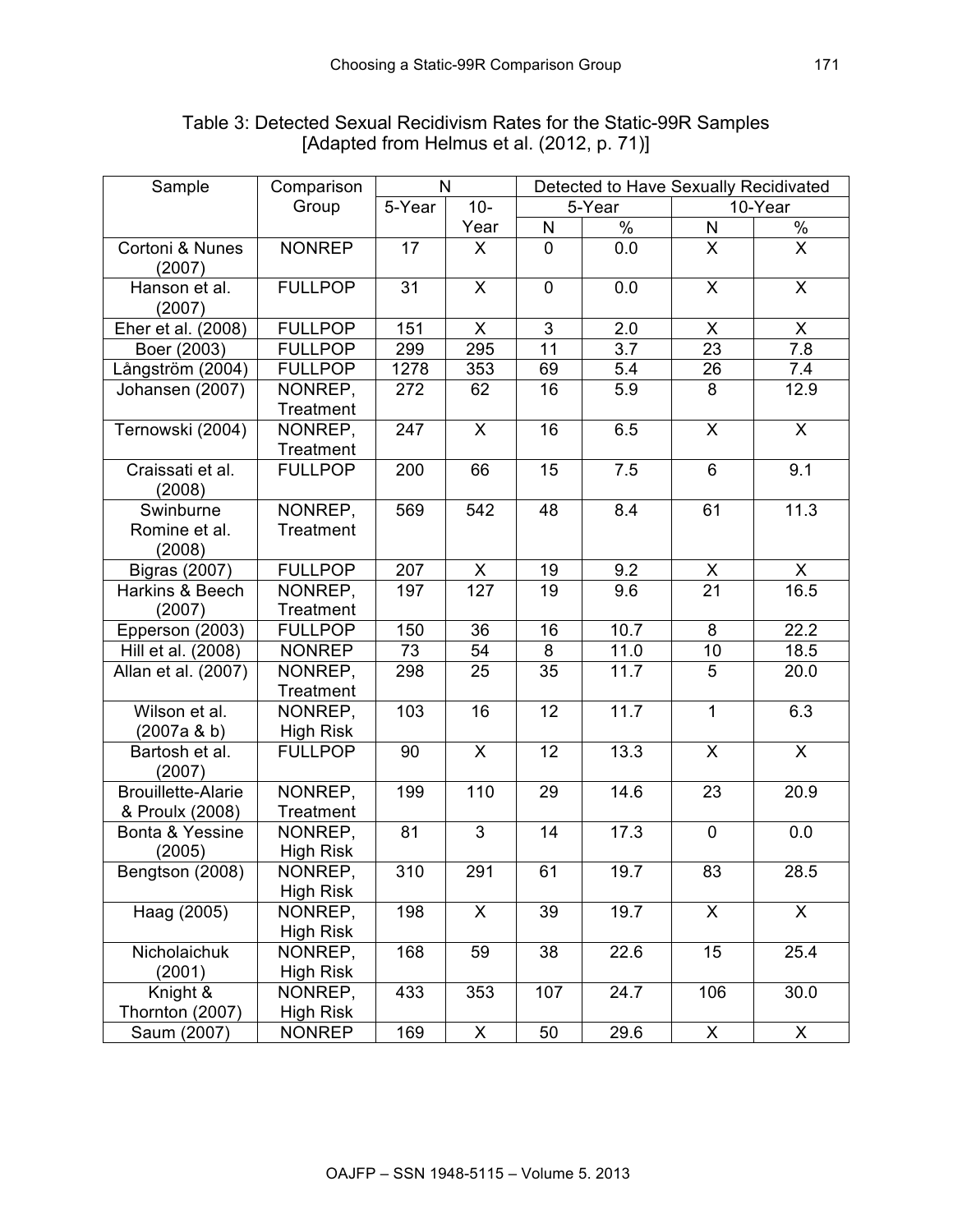# **Sexual Recidivism Rates of the Four Comparison Groups**

Next, we present detected sexual recidivism rates for the four post-hoc comparison groups devised by the Static-99R developers (Phenix, et al., 2012). The more complete data set is presented as Table 4, below. Table 4 is derived from the data in Table 2.

## Table 4: Detected Sexual Recidivism Rates for the Static-99R Comparison Groups Using Helmus (2009) Data

| Comparison       |        | Number of Cases |        |      | Detected to Have Sexually Recidivated |         |  |
|------------------|--------|-----------------|--------|------|---------------------------------------|---------|--|
| Group            | 5-Year | 10-Year         | 5-Year |      |                                       | 10-Year |  |
|                  |        |                 |        | %    |                                       | $\%$    |  |
| <b>FULLPOP</b>   | 2407   | 750             | 145    | 6.0  | 63                                    | 8.4     |  |
| Treatment        | 1785   | 869             | 163    | 9.1  | 118                                   | 13.6    |  |
| <b>High Risk</b> | 1314   | 722             | 276    | 21.0 | 205                                   | 28.4    |  |
| <b>NONREP</b>    | 3364   | 1645            | 502    | 14.9 | 333                                   | 20.2    |  |

Table 5, below, includes only the data that made its way into the Static-99R as described in Helmus et al. (2012). Table 5 is derived from the data in Table 3 (which were drawn from Helmus et al., 2012).

Table 5: Detected Sexual Recidivism Rates for the Static-99R Comparison Groups Using Helmus et al.'s (2012) Data

| Comparison       |        | <b>Number of Cases</b> | Detected to Have Sexually Recidivated |      |     |         |
|------------------|--------|------------------------|---------------------------------------|------|-----|---------|
| Group            | 5-Year | 10-Year                | 5-Year                                |      |     | 10-Year |
|                  |        |                        |                                       | %    |     | $\%$    |
| <b>FULLPOP</b>   | 2406   | 750                    | 145                                   | 6.0  | 63  | 8.4     |
| Treatment        | 1782   | 866                    | 163                                   | 9.1  | 118 | 13.6    |
| <b>High Risk</b> | 1293   | 722                    | 271                                   | 21.0 | 205 | 28.4    |
| <b>NONREP</b>    | 3334   | 1642                   | 492                                   | 14.8 | 333 | 20.3    |

The "Norms" tab at [www.static99.org](http://www.static99.org) provides a link to a document dated November 2009: [Detailed recidivism tables Static-99R.](http://www.static99.org/pdfdocs/detailed_recid_tables_static99r_2009-11-15.pdf)<sup>37</sup> The values from that document are presented in Table 5, below. As can be seen, the values in Table 6 do not exactly match those of either Table 4 or Table 5.

 <sup>37</sup> h[ttp://www.static99.org/pdfdocs/detailed\\_recid\\_tables\\_static99r\\_2009-11-15.pdf](http://www.static99.org/pdfdocs/detailed_recid_tables_static99r_2009-11-15.pdf)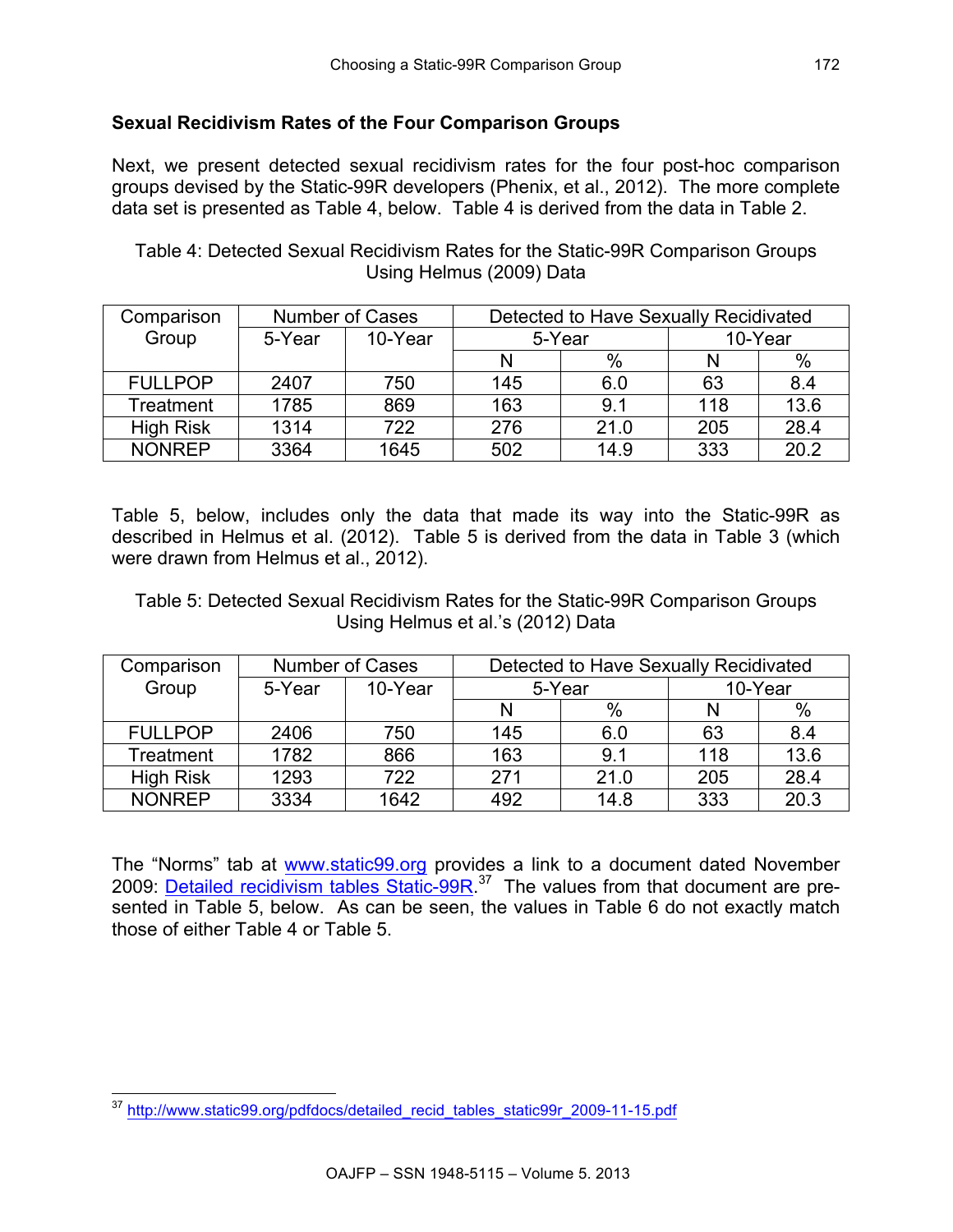| Comparison       |        | <b>Number of Cases</b> |        |                  | Detected to Have Sexually Recidivated |            |
|------------------|--------|------------------------|--------|------------------|---------------------------------------|------------|
| Group            | 5-Year | 10-Year                | 5-Year |                  |                                       | 10-Year    |
|                  |        |                        | $\%$   |                  |                                       | %          |
| <b>FULLPOP</b>   | 2406   |                        | 145    | 6.0              |                                       |            |
| Treatment        | 1777   | 866                    | 167    | 9.4 <sup>a</sup> | 118                                   | 13.6       |
| <b>High Risk</b> | 1313   | 703                    | 276    | 21.0             | 204                                   | $29.0^{b}$ |
| <b>NONREP</b>    | 3354   | 1626                   | 497    | 14.8             | 332                                   | 20.4       |

Table 6: Detected Sexual Recidivism Rates for the Static-99R Comparison Groups Using Totals from [Detailed recidivism tables Static-99R](http://www.static99.org/pdfdocs/detailed_recid_tables_static99r_2009-11-15.pdf) at [www.static-99.org](http://www.static-99.org)

<sup>a</sup>Reported as 9.1%

<sup>b</sup>Reported as 29.1%

The developers of the Static-99R chose not to report 10-year data for the FULLPOP group in the [Detailed recidivism tables Static-99R](http://www.static99.org/pdfdocs/detailed_recid_tables_static99r_2009-11-15.pdf) (see Tables 6 and 7). Hanson (Hanson & Phenix, 2013) stated that the reason they did not report 10-year data for the FULLPOP group is that they did not have enough data. However, examination of Tables 4 and 5 reveals that the developers actually had 10-year recidivism data for 750 persons in the samples comprising the FULLPOP group, compared to 722 persons in the samples comprising the High-Risk group. Yet the Static-99R developers chose to report 10-year sexual recidivism rates for the High-Risk group, but not for the FULLPOP group.

As noted above, the Detailed Recidivism Tables at [www.static99.org](http://www.static-99.org) appear to have two calculation errors regarding the sexual recidivism rates. Table 6, above, provides detected sexual recidivism percentages that are consistent with the totals reported in the final rows of each of the Detailed Recidivism Tables. For example, for the 5-year sexual recidivism data for the "Selected as Needing Treatment" group, the "totals" row reports that 167 of 1,777 persons were detected to have sexually recidivated, which is 9.4%, not 9.1% as reported in the Detailed Recidivism Tables.

Another problem with the Detailed Recidivism Tables is that the columns do not always add up to the value reported as the total. For example, for the 5-year sexual recidivism data for the "Selected as Needing Treatment" group, the data points in the Detailed Recidivism Table sum to 167 of 1,782 persons detected to have sexually recidivated, not 167 of 1,777. Table 7, below, presents data consistent with the data points in the Detailed Recidivism Tables.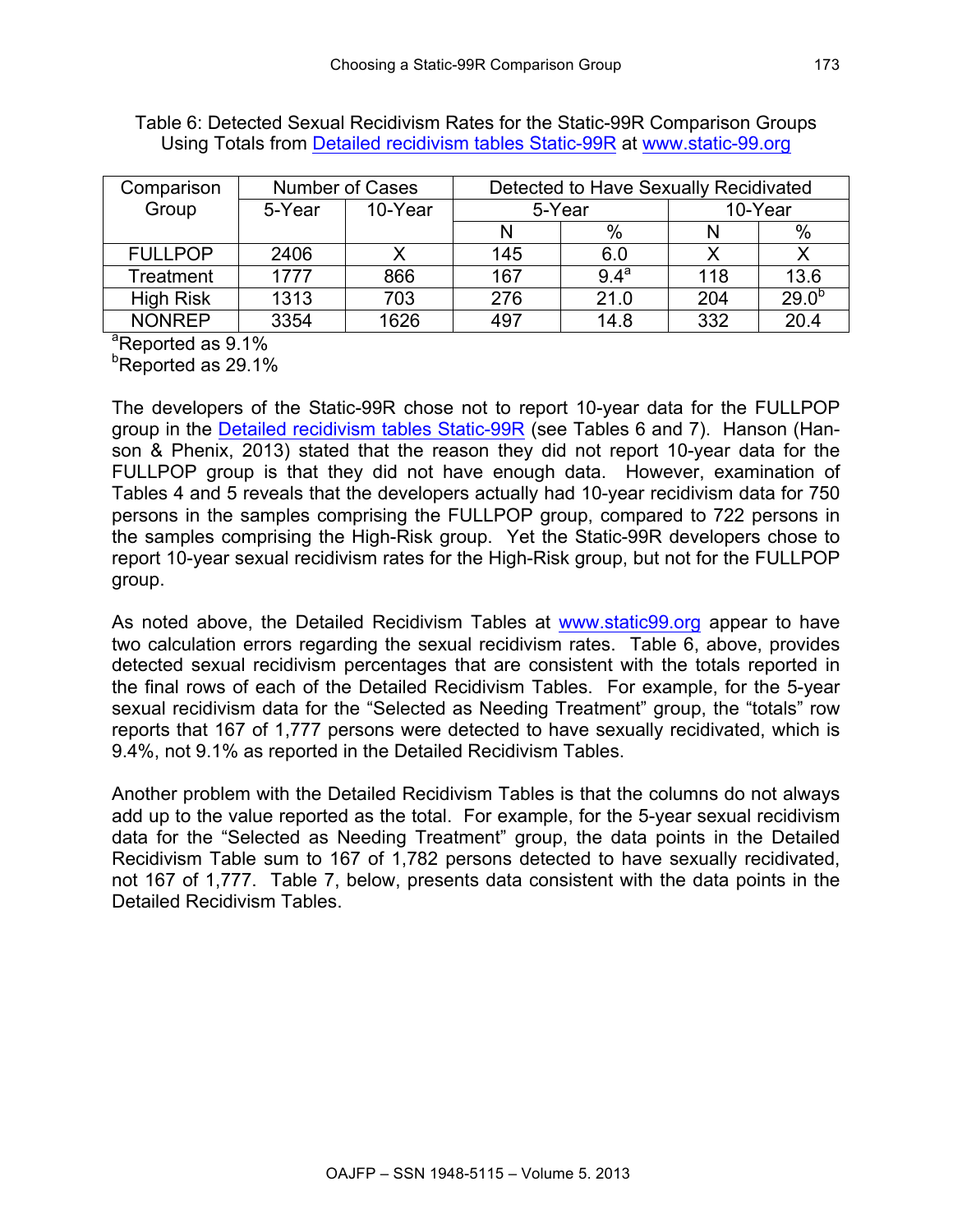| Comparison       |        | <b>Number of Cases</b> | Detected to Have Sexually Recidivated |      |     |         |
|------------------|--------|------------------------|---------------------------------------|------|-----|---------|
| Group            | 5-Year | 10-Year                | 5-Year                                |      |     | 10-Year |
|                  |        |                        |                                       | %    |     | $\%$    |
| <b>FULLPOP</b>   | 2406   |                        | 145                                   | 6.0  |     |         |
| Treatment        | 1782   | 866                    | 163                                   | 9.1  | 118 | 13.6    |
| <b>High Risk</b> | 1313   | 703                    | 276                                   | 21.0 | 204 | 29.0    |
| <b>NONREP</b>    | 3354   | 1626                   | 497                                   | 14.8 | 332 | 20.4    |

Table 7: Detected Sexual Recidivism Rates for the Static-99R Comparison Groups Using Data Points from [Detailed recidivism tables Static-99R](http://www.static99.org/pdfdocs/detailed_recid_tables_static99r_2009-11-15.pdf) at [www.static-99.org](http://www.static-99.org)

## **Summary Regarding Sexual Recidivism Rates from Static-99R Development Samples and Comparison Groups**

The differences between Tables 2 and 3 are minor and would not be expected to have much practical impact. The same can be said for differences among Tables 4 through 7. Nevertheless, these discrepancies highlight the value of having an official manual for any tool that is to be used in forensic cases, so that there can be general agreement among those who use the tool. Any errors, once recognized, can be acknowledged and officially corrected. For forensic evaluators using the Static-99R, the evaluator should know which of the above data sets he or she is using, and be prepared to provide a rationale for using that one rather than one of the alternatives. The decision not to report 10-year sexual-recidivism rates for the FULLPOP comparison groups remains unexplained.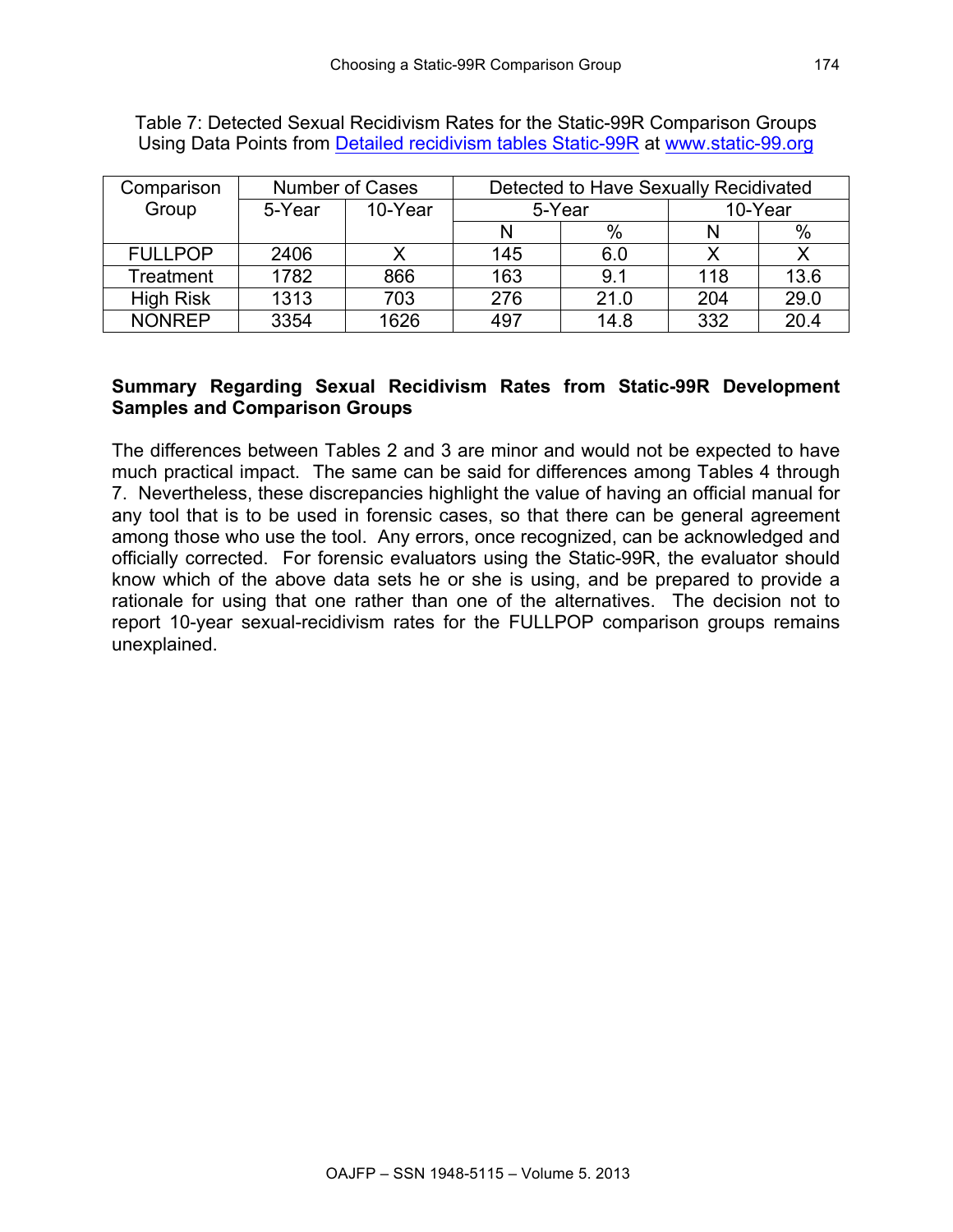#### **References**

- Abbott, B. R. (2011). Throwing the baby out with the bath water: Is it time for clinical judgment to supplement actuarial risk assessment? *Journal of the American Academy of Psychiatry and Law, 39*, 222-230.
- Abbott, B. R. (2013). The utility of assessing "external risk factors" when selecting Static-99R reference groups. *Open Access Journal of Forensic Psychology, 5,* 89-118.
- Allan, M., Grace, R. C., Rutherford, B., & Hudson, S. M. (2007). Psychometric assessment of dynamic risk factors for child molesters. *Sexual Abuse: A Journal of Research and Treatment, 19,* 347-367*.*
- Barnoski, R. (2005). *Sex offender sentencing in Washington State: Recidivism rates.* Olympia: Washington State Institute for Public Policy, Document No. 05-08-1203.
- Bartosh, D. L., Garby, T., Lewis, D., & Gray, S. (2003). Differences in the predictive validity of actuarial risk assessments in relation to sex offender type. *International Journal of Offender Therapy & Comparative Criminology, 47*, 422-438.
- Bengtson, S. (2008). Is newer better? A cross-validation of the Static-2002 and the Risk Matrix 2000 in a Danish sample of sexual offenders. *Psychology, Crime & Law, 14,*  85-106.
- Bigras, J. (2007). La prédiction de la récidive chez les délinquants sexuels [Prediction of recidivism among sex offenders]. *Dissertations Abstracts International, 68* (09). (UMI No. NR30941).
- Boccaccini, M. T., Murrie, D. C., Caperton, J. D., & Hawes, S. W. (2009). Field validity of the Static-99 and MnSOST-R among sex offenders evaluated for civil commitment as sexually violent predators. *Psychology, Public Policy, and Law, 2009, 15,* 278-314.
- Boer, A. (2003). *Evaluating the Static-99 and Static-2002 risk scales using Canadian sexual offenders*. Unpublished master's thesis, University of Leicester, Leicester, United Kingdom.
- Bonta, J., & Yessine, A. K. (2005). [Recidivism data for 124 released sexual offenders from the offenders identified in *The National Flagging System: Identifying and responding to high-risk, violent offenders* (User Report 2005-04). Ottawa: Public Safety and Emergency Preparedness Canada]. Unpublished raw data.
- Brouillette-Alarie, S., & Proulx, J. (2008, October). *Predictive and convergent validity of phallometric assessment in relation to sexual recidivism risk.* Poster presented at the annual conference for the Association for the Treatment of Sexual Abusers, Atlanta, GA.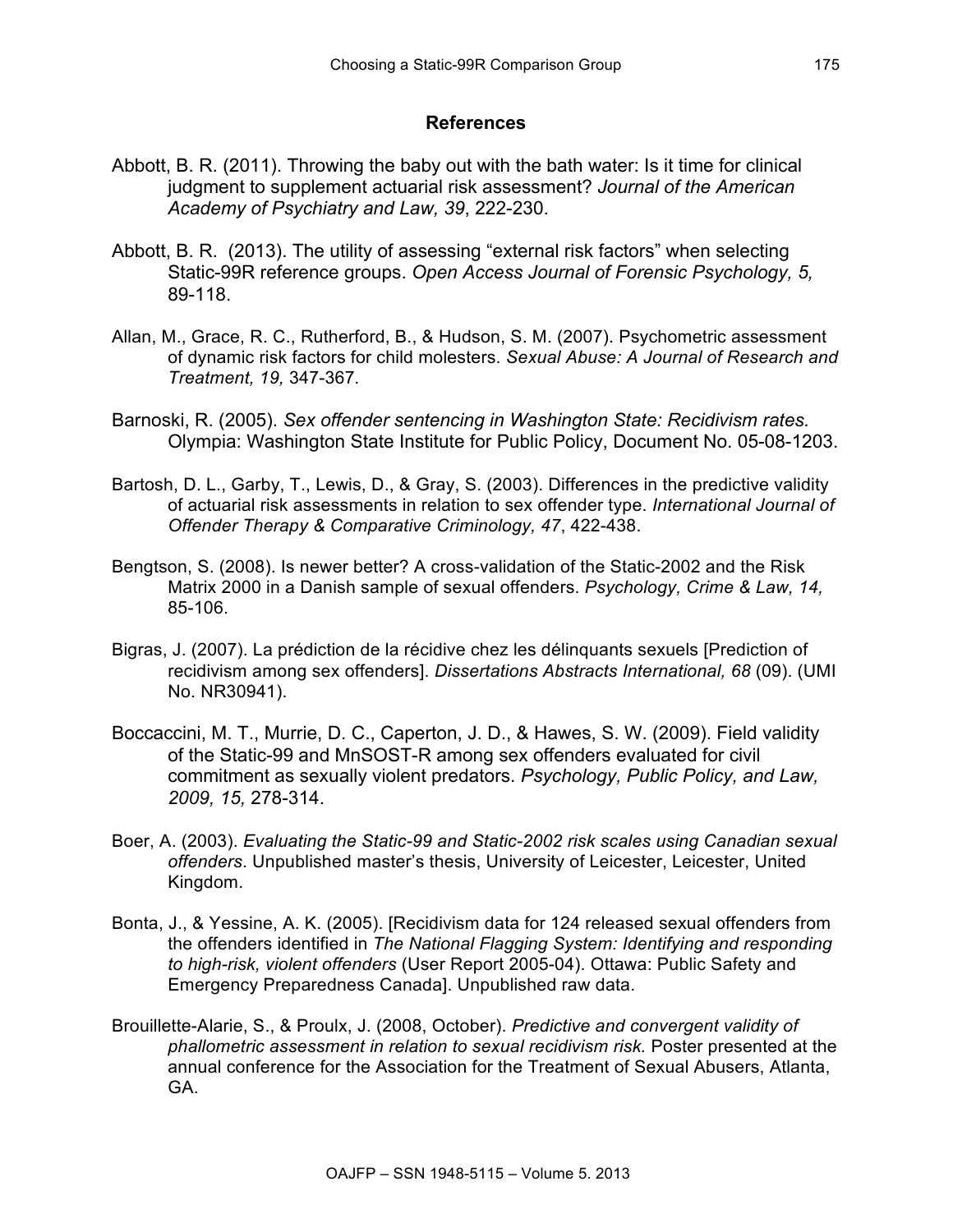- Campbell, T. W., & DeClue, G. (2010). Flying blind with naked factors: Problems and pitfalls in adjusted-actuarial sex-offender risk assessment. *Open Access Journal of Forensic Psychology, 2,* 75-101.
- Cortoni, F., & Nunes, K. L. (2007). *Assessing the effectiveness of the National Sexual Offender Program* (Research Report No. R-183). Unpublished report, Correctional Service of Canada.
- Craissati, J., Bierer, K., & South, R. (2008). *What do sex offenders really get up to? Risk prediction, community failure and "sexually risky behaviours" in a nine year follow up study.* Unpublished manuscript.
- DeClue, G. (2002). Avoiding garbage in sex offender re-offense risk prediction: A case study. *Journal of Threat Assessment, 2,* 73-92.
- DeClue, G. (2013). Years of predicting dangerously. *Open Access Journal of Forensic Psychology, 5,* 16-28.
- DeClue, G., & Campbell, T. W. (2010). Still maximizing accuracy in sexually violent predator evaluations. *Open Access Journal of Forensic Psychology, 2,* 322-336.
- DeClue, G., & Campbell, T. W. (2013). Calibration performance indicators for the Static-99R: 2013 update. *Open Access Journal of Forensic Psychology, 5,* 81-88.
- Eher, R., Rettenberger, M., Schilling, F., & Pfafflin, F. (2008). Failure of Static-99 and SORAG to predict relevant reoffense categories in relevant sexual offender subtypes: A prospective study. *Sexual Offender Treatment, 8*(1), 1-20.
- Epperson, D. L. (2003). *Validation of the MnSOST-R, Static-99, and RRASOR with North Dakota prison and probation samples*. Unpublished Technical Assistance Report, North Dakota Division of Parole and Probation.
- Finkelhor, D., & Jones, L. (2006). Why have child maltreatment and child victimization declined? *Journal of Social Issues, 62*, 685-716.
- Gore, K. S. (2007). Adjusted actuarial assessment of sex offenders: The impact of clinical overrides on predictive accuracy. *Dissertation Abstracts International, 68*(07), 4824B. (UMI No. 3274898).
- Haag, A. M. (2005). [recidivism data from 198 offenders detained until their warrant expiry date. From: Do psychological interventions impact on actuarial measures: An analysis of the predictive validity of the Static-99 and Static-2002 on a re-conviction measure of sexual recidivism*. Dissertations Abstracts International, 66* (08), 4531B. (UMI No. NR05662)]. Unpublished raw data.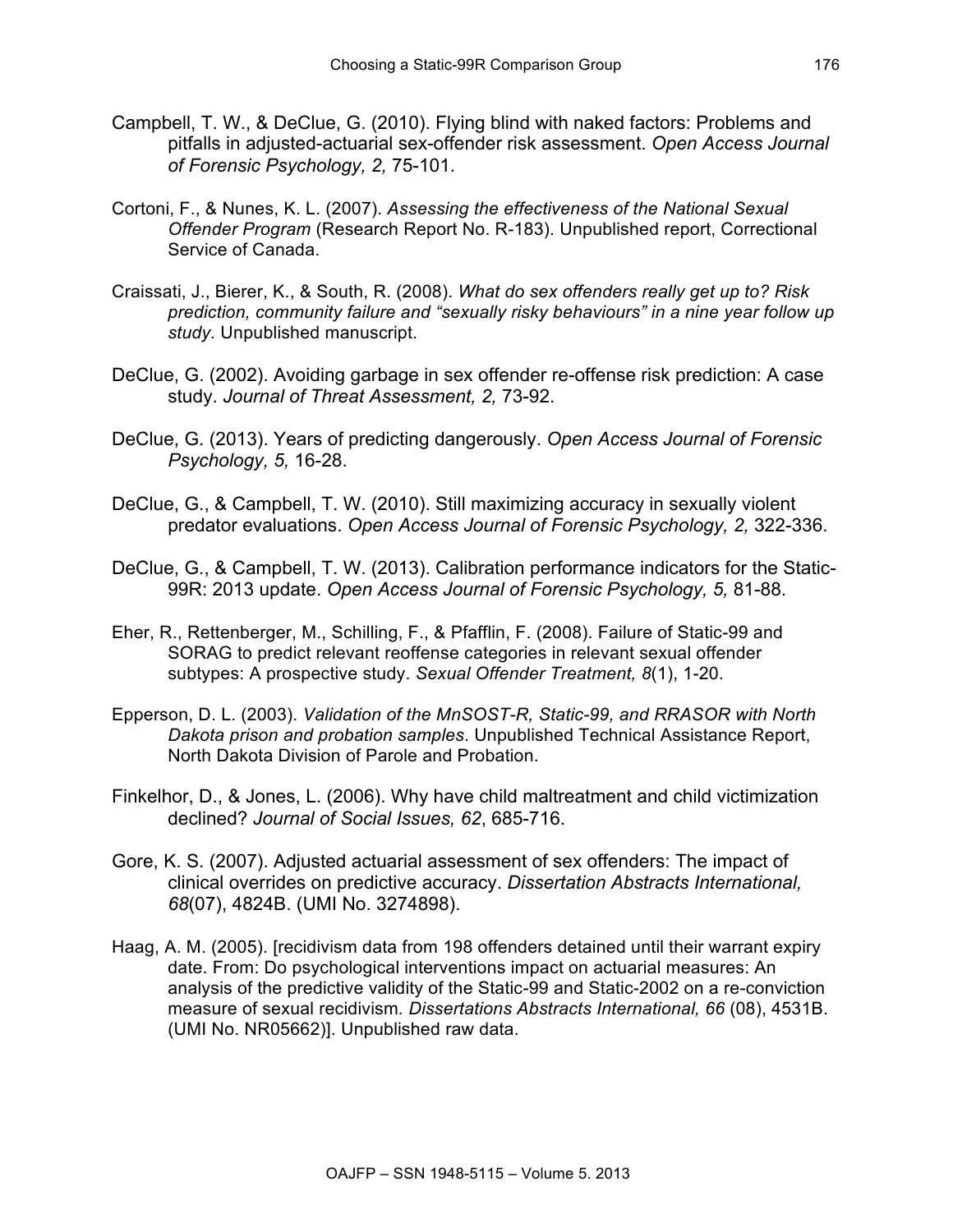- Hanson, R. K. (1997). The development of a brief actuarial risk scale for sexual offense recidivism. (User Report 97-04). Ottawa: Department of the Solicitor General of Canada.
- Hanson, R. K. (March 2007). *How should risk assessments for sexual offenders be conducted?* Paper presented at the Fourth Annual Forensic Psychiatry Conference, Victoria, British Columbia, Canada. Cited in R. K. Hanson & K. Morton-Bourgon. (2009). The accuracy of recidivism risk assessments for sexual offenders: A meta-analysis of 118 prediction studies. *Psychological Assessment, 21,* 1-21.
- Hanson, R. K., & Bussière, M. T. (1998). Predicting relapse: A meta-analysis of sexual offender recidivism studies. *Journal of Consulting and Clinical Psychology, 66,* 348-362.
- Hanson, R. K., Harris, A. J. R., Scott, T.-L., & Helmus, L. (2007). *Assessing the Risk of sexual offenders on community supervision: The Dynamic Supervision Project* (Corrections Research User Report No. 2007-05). Ottawa, ON, Canada: Public Safety Canada.
- Hanson, R. K., & Morton-Bourgon, K. E. (2009). The accuracy of recidivism risk assessments for sexual offenders: A meta-analysis of 118 prediction studies. *Psychological Assessment, 21,* 1-21.
- Hanson, R. K., & Phenix, A. (2013). Report writing for Static-99R and Static-2002R. Pre-conference seminar at the 32<sup>nd</sup> Annual Research and Treatment Conference of the Association for the Treatment of Sexual Abusers, Chicago, IL, October 30, 2013.
- Hanson, R. K., & Thornton, D. (2000). Improving risk assessments for sex offenders: A comparison of three actuarial scales. *Law and Human Behavior, 24,* 119-136.
- Hanson, R. K., & Thornton, D. (2008, October). *Recommendations for Interpreting Multiple Norms for the Static-99. Paper presented at the 27<sup>th</sup> Annual Research* and Treatment Conference of the Association for the Treatment of Sexual Abusers, Atlanta, Georgia.
- Harris, A. J. (2005). *Civil commitment of sexual predators: A study in policy implementation*. New York: LFB Scholarly Publishing.
- Harris, A. J. R., Phenix, A., Hanson, R. K., & Thornton, D. (2003). Static-99 coding rules: Revised 2003. Ottawa, ON: Solicitor General Canada.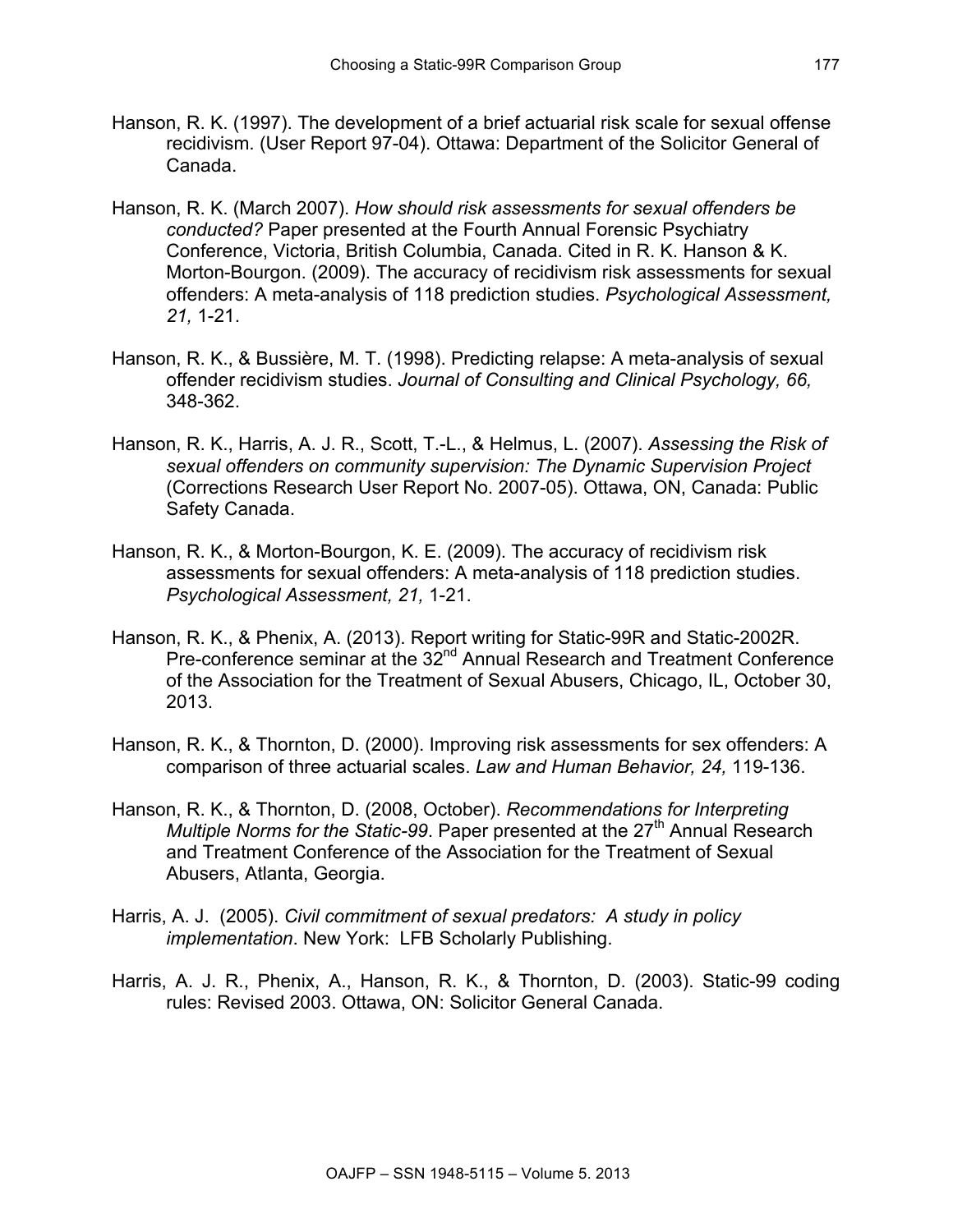- Harris, A. J., Helmus, L., Hanson, R. K., & Thornton, D. (2008, October). *Are new norms needed for the Static-99?* Paper presented at the 27<sup>th</sup> Annual Research and Treatment Conference of the Association for the Treatment of Sexual Abusers, Atlanta, Georgia.
- Helmus, L. (2009). *Re-norming Static-99 recidivism estimates: Exploring base rate variability across sex offender samples* (Master's thesis). Available at www.static99.org
- Helmus, L., Hanson, R. K., & Thornton, D. (2009). Reporting Static-99 in light of new research on recidivism norms*. The Forum, XXI*, 38-45.
- Helmus, L., Hanson, R. K., Thornton, D., Babchishin, K. M., & Harris, A. J. R. (2012). Absolute recidivism rates predicted by Static-99R and Static-2002R sex offender risk assessment tools vary across samples: A meta-analysis. *Criminal Justice and Behavior, 39*, 1148-1171.
- Helmus, L., Thornton, D., Hanson, R. K., & Babchishin, K. M. (2012). Improving the predictive accuracy of Static-99 and Static-2002 with older sex offenders: Revised age weights. *Sexual Abuse: Journal of Research and Treatment, 24,* 64- 101.
- Hill, A., Habermann, N., Klusmann, D., Berner, W., & Briken, P. (2008). Criminal recidivism in sexual homicide perpetrators. *International Journal of Offender Therapy and Comparative Criminology, 52,* 5-20.
- Janus, E. S., & Meehl, P. E. (1997). Assessing the legal standard for prediction of dangerousness in sex offender commitment hearings. *Psychology, Public Policy, and Law, 3*(1)*,* 33-64.
- Johansen, S. H. (2007). Accuracy of predictions of sexual offense recidivism: A comparison of actuarial and clinical methods. *Dissertations Abstracts International, 68* (03), B. (UMI No. 3255527).
- Knight, R. A., & Thornton, D. (2007). *Evaluating and improving risk assessment schemes for sexual recidivism: A long-term follow-up of convicted sexual offenders* (Document No. 217618). Submitted to the U.S. Department of Justice.
- LaFond, J. Q. (2005). *Preventing sexual violence: How society should cope with sex offenders. Washington, D.C.: American Psychological Association.*
- Långström, N. (2004). Accuracy of actuarial procedures for assessment of sexual offender recidivism risk may vary across ethnicity. *Sexual Abuse: A Journal of Research and Treatment, 16*, 107-120.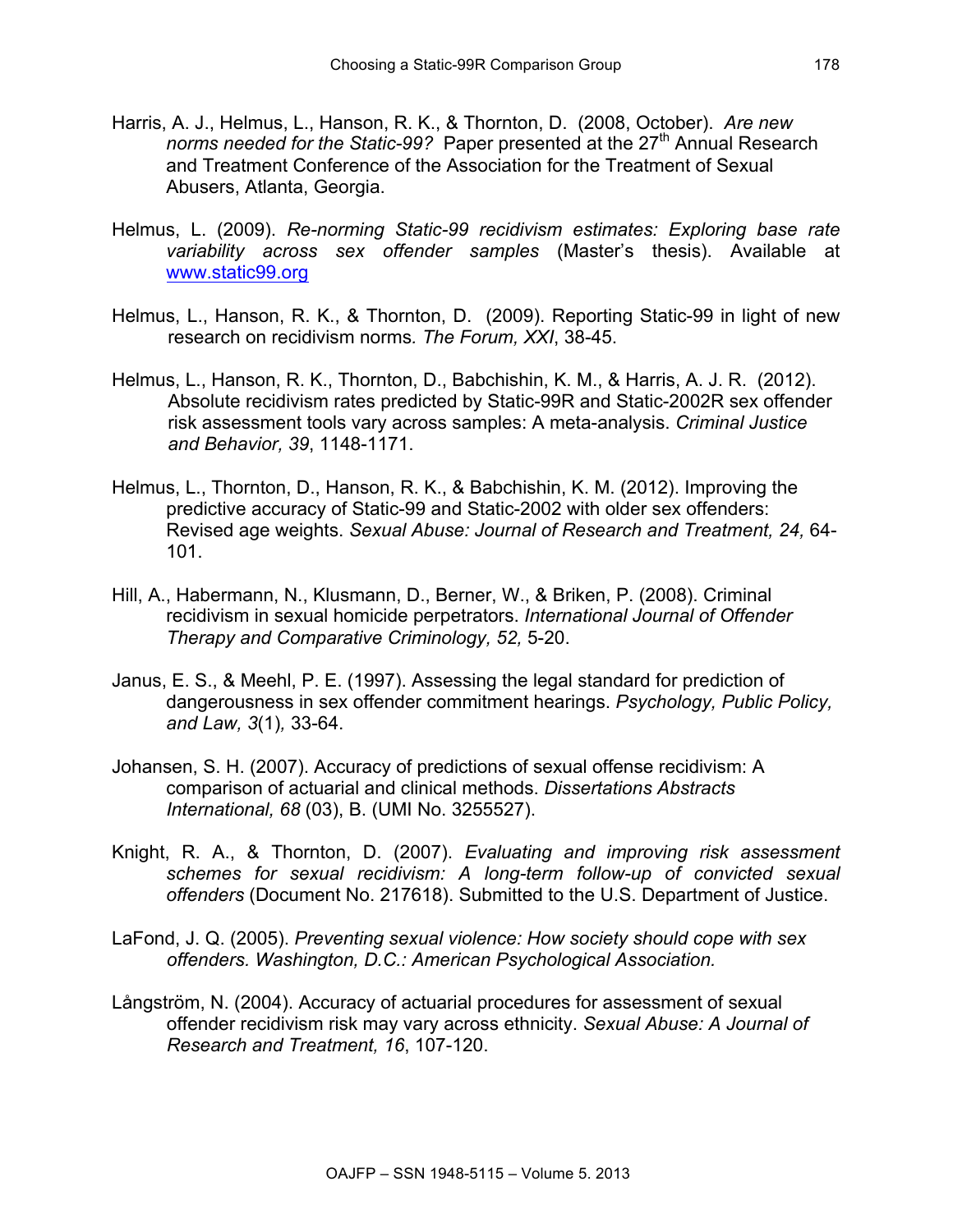- Lieb, R., & Matson, S. (1998). *Sexual predator commitment laws in the United States: 1998 update.* Olympia: Washington State Institute for Public Policy.
- Milloy, C. (2007). Six-year follow-up of 135 released sex offenders recommended for commitment under Washington's sexually violent predator law, where no petition was filed. Olympia: Washington State Institute for Public Policy, Document No. 07-06-1101. Accessed July 28, 2012, from [www.wsipp.wa.gov/pub.asp?docid=07-06-1101](http://www.wsipp.wa.gov/pub.asp?docid=07-06-1101)
- Mondaldi, D. F., Lewis, S., & Heffron, J. (2013, August). Sexually Violent Predator Program recidivism study: Preliminary results. Presentation to a panel completing a program review requested by the Florida Department of Children and Families, Substance Abuse and Mental Health (SAMH) Program Office, Tallahassee, Florida.
- Murrie, D. C., Boccaccini, M. T., Guarnera, L. A., & Rufino, K. A. (2013). Are forensic experts biased by the side that retained them? *Psychological Science, 24,* 1889- 1897.
- Murrie, D. C., Boccaccini, M. T., Turner, D. B., Meeks, M., Woods, C., & Tussy, C. (2009). Rater (dis)agreement on risk assessment measures in sexually violent predator proceedings: Evidence of adversarial allegiance in forensic evaluation? *Psychology, Public Policy, and Law, 15,* 19-53*.*
- Nicholaichuk, T. (2001, November). *The comparison of two standardized risk assessment instruments in a sample of Canadian Aboriginal sexual offenders.*  Paper presented at the annual Research and Treatment Conference of the Association for the Treatment of Sexual Abusers, San Antonio, TX.
- Nickerson, R. S. (1998). Confirmation bias: A ubiquitous phenomenon in many guises. *Review of General Psychology, 2*, 175-220.
- Phenix, A., Helmus, L., & Hanson, R. K. (July 2012). *Static-99R & Static-2002R Evaluators' Workbook*. Retrieved from [www.static99.org](http://www.static99.org)
- Prentky, R. A., Janus, E., Barbaree, H., Schwartz, B. K., & Kafka, M. P. (2006). Sexually violent predators in the courtroom. *Psychology, Public Policy, and Law, 12*, 357- 393.
- Recidivism Among Sex Offenders in Connecticut, State of Connecticut Office of Policy and Management, 2/15/12. Accessed July 28, 2012 from <http://www.ct.gov/opm/cwp/view.asp?a=2976&q=383710>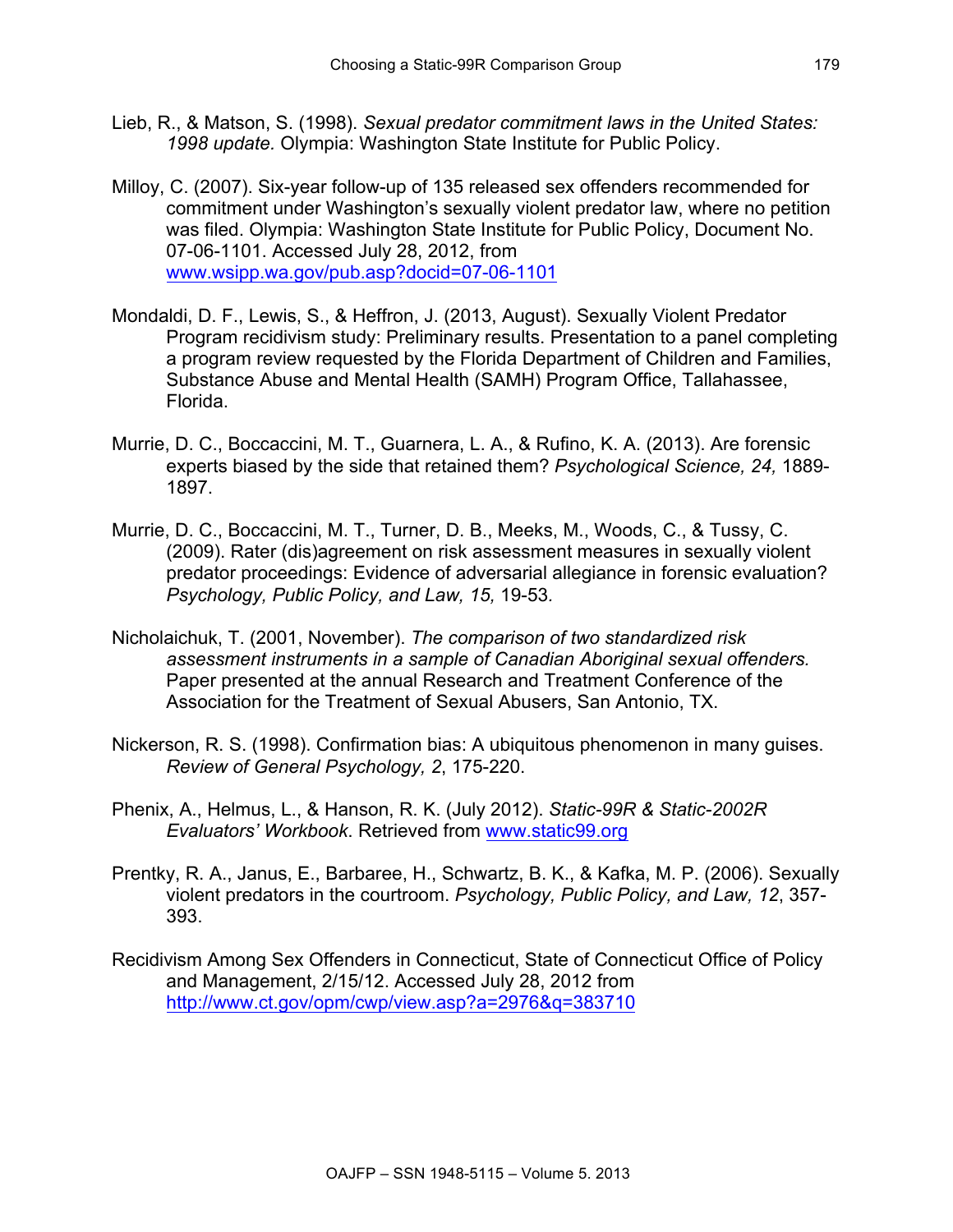- Sachsenmaier, S., Thornton, D., & Olson, G. (2011, November). *Structured Risk Assessment–Forensic Version: Score Distribution, Inter-rater Reliability, and Margin of Error in an SVP Population.* Paper presented at the 30<sup>th</sup> Annual Research and Treatment Conference of the Association for the Treatment of Sexual Abusers, Toronto.
- Saum, S. (2007). A comparison of an actuarial risk prediction measure (Static-99) and a stable dynamic risk prediction measure (Stable-2000) in making risk predictions for a group of sexual offenders. *Dissertations Abstracts International, 68* (03), B. (UMI No. 3255539).
- Sex Offender Recidivism in Minnesota, April 2007. Minnesota Department of Corrections. Accessed July 28, 2012, from <http://www.doc.state.mn.us/documents/04-07SexOffenderReport-Recidivism.pdf>
- Sreenivasan, S., Weinberger, L. E., Frances, A., & Cusworth-Walker, S. (2010). Alice In actuarial-land: Through the looking glass of changing Static-99 norms. *Journal of the American Academy of Psychiatry and the Law, 38*, 400-4006.
- Stanovich, K. E., West, R. F., & Toplak, M. E. (2013). Myside bias, rational thinking, and intelligence. *Current Directions in Psychological Science, 22,* 259-264.
- Storey, J. E., Watt, K. A., Jackson, K. J., & Hart, S. D. (2012). Utilization and implications of the Static-99 in practice. *Sexual Abuse: A Journal of Research and Treatment*, *24*, 289-302.
- Swinburne Romine, R., Dwyer, S. M., Mathiowetz, C., & Thomas, M. (2008, October). *Thirty years of sex offender specific treatment: A follow-up Study*. Poster presented at the conference for the Association for the Treatment of Sexual Abusers, Atlanta, GA.
- Ternowski, D. R. (2004). Sex offender treatment: An evaluation of the Stave Lake Correctional Centre Program. *Dissertations Abstracts International, 66* (06), 3428B. (UMI No. NR03201).
- Thornton, D. (2011). *Notes for Using SRA-FV Level of Need Index*. Unpublished Manuscript.
- Vrana, G. C., Sroga, M., & Guzzo, L. (2008). *Predictive validity of the LSI–OR among a sample of adult male sexual assaulters.* Unpublished manuscript, Nipissing University, North Bay, Ontario, Canada.
- Wilson, R. J., Cortoni, F., & Vermani, M. (2007). *Circles of support and accountability: A national replication of outcome findings* (Report N., R-185). Ottawa, ON: Connectional Service of Canada.